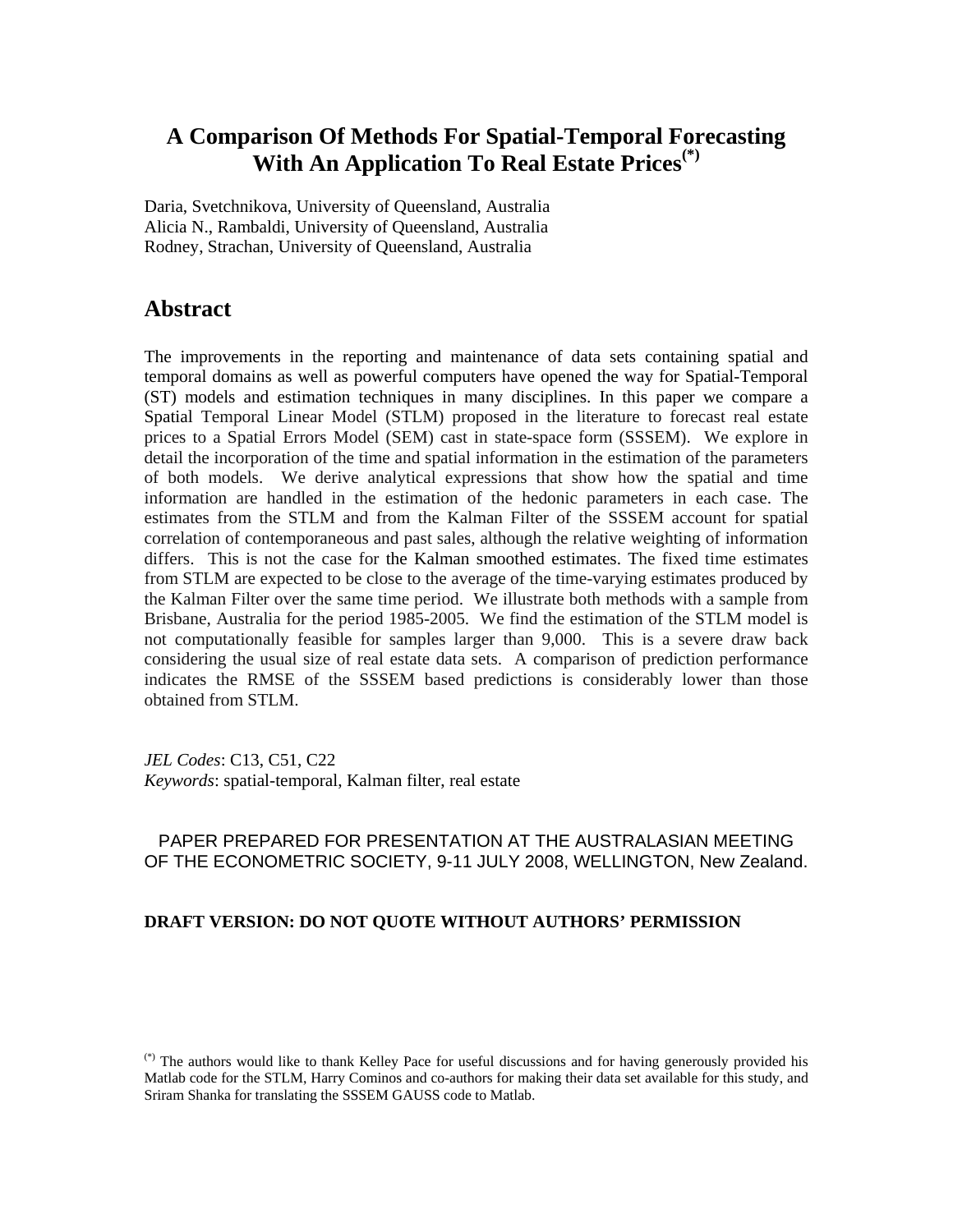# **A Comparison Of Methods For Spatial-Temporal Forecasting With An Application To Real Estate Prices**

# **Introduction**

Increased accuracy and improvements in the reporting and maintenance of data sets containing spatial and temporal domains as well as powerful computers have opened the way for Spatial-Temporal (ST) models and estimation techniques in many disciplines. ST methods have clear advantages over purely spatial or time-series methods as they do not require data to be pooled over either domain and thus do not lead a loss of information through aggregation. ST modeling has recently been introduced to real estate market analysis although it has been popular in other disciplines such us environmental sciences.

The nature of real estate market data has led to many difficulties in proposing effective modeling methods over time. Earlier estimation methods such as OLS and Grid Estimators did not account for spatial or temporal factors effectively and required the data to be pooled over space and time. Currently most real estate models have a spatial component in the mean or variance to account for the presence of spatial correlation in the data. However purely spatial models still require data to be aggregated over time and thus also lead to a loss in valuable information. A handful of spatiotemporal models have been introduced recently to real estate market analysis. These are the first attempts to allow for combined analysis of both the spatial and temporal domains in the data.

The temporal domain is one dimensional and contains a natural ordering while the spatial domain is most commonly two dimensional and does not contain a natural ordering. Further, the spatial domain also contains more features than the temporal domain that need to be considered, adding to the complexity of its analysis.

The ST real estate models have developed as extensions of existing spatial models in the literature. One of the pioneering models was the Spatial Temporal Linear Model (STLM) proposed by Pace et al**.** (2000) in the *International Journal of Forecasting*. The filtering of spatial and temporal components is handled through a covariance structure with both spatial and temporal weight matrices. The parameters of the model are constant over time and estimated through a generalized least squares estimator.

This paper seeks to compare both analytically and empirically the STLM model to a Spatial Errors Model (SEM) cast in state-space form, which we will denote by SSSEM. The SSSEM model is a special case of a more general set of models which have become popular in other disciplines known as the Krigged Kalman Filter. In the SSSEM the covariance has a time varying spatial structure and the parameters are time-varying. The SSSEM model can be estimated through classical likelihood methods or Bayesian methods.

Section 2 shows analytically how the time and spatial domain are handled by the STLM and SSSEM, and demonstrate that the processes of information assimilation of each of the models leads to the result that the averages of the time varying coefficients' estimates obtained from the application of the Kalman filter to the SSSEM are comparable to the fixed coefficient estimates obtained via the STLM, although the Kalman smoothed estimates are not. We also show that the SSSEM is better suited to handle large data sets than the STLM. Section 3 illustrates the results using a sample of monthly housing sales for the Brisbane metropolitan area for the period 1985-2005 and presents a comparison of prediction performance. Section 4 concludes.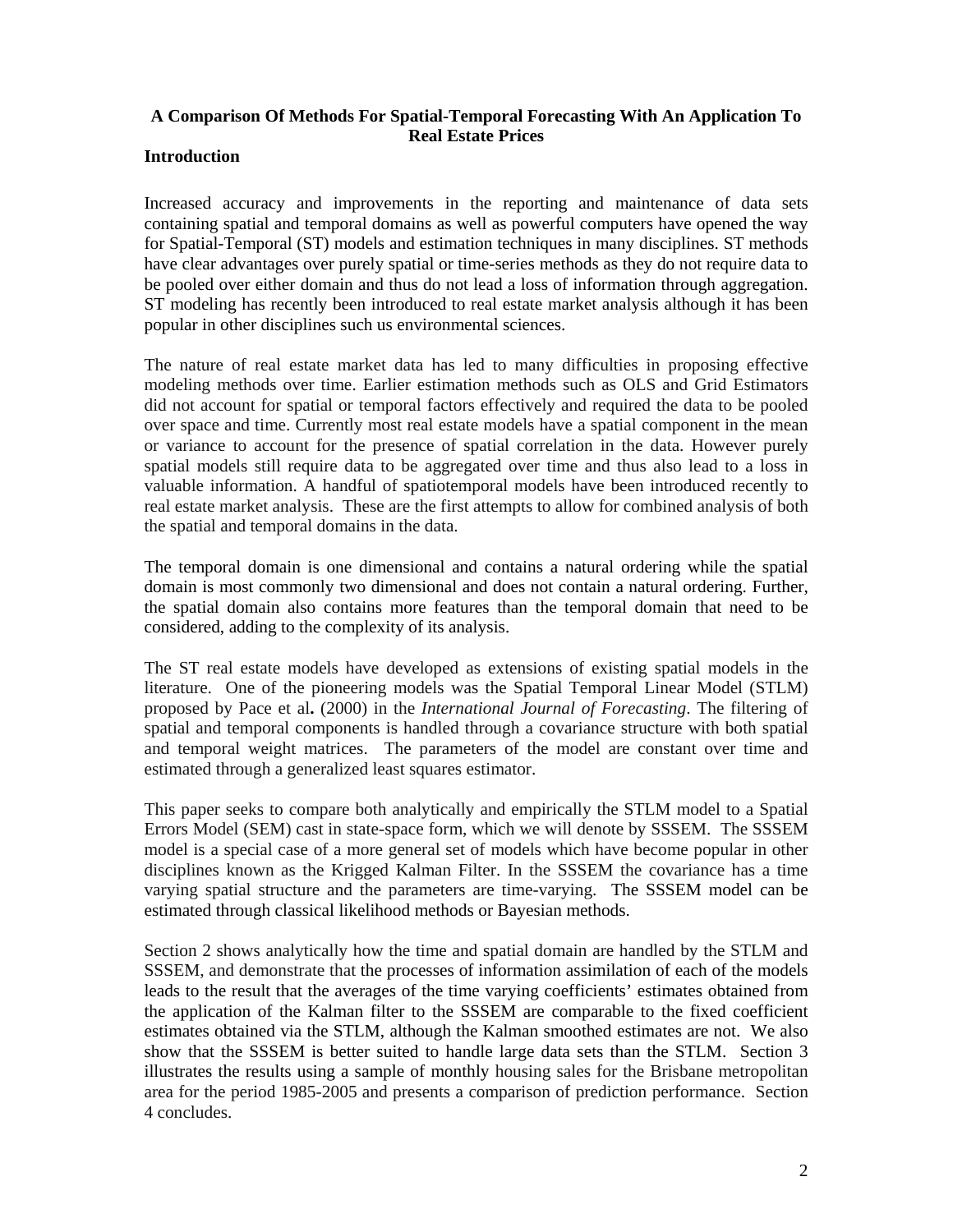### **2. The STLM and SSSEM Models**

### **2.1 Introduction**

This section shows how the two models incorporate the spatial and time evolution of sales observations and how the estimation of the hedonic parameters includes this evolution. To ease the presentation we first present a simple case of six houses and three time periods which are design to aid the understanding of the general findings.

Both methods require a measure of distance between houses as well as a time ordering of sales. Figure 1 presents the spatial location of six houses and Table 1 presents the ordering of the sales for these houses.



**Figure 1. Location of Six Houses** 

Thus, for instance house three was sold in period one however it was sold after house two, which was also observed in period one. The observations are ordered in time therefore, observation one is the furthest in the past while observation six is the most recent.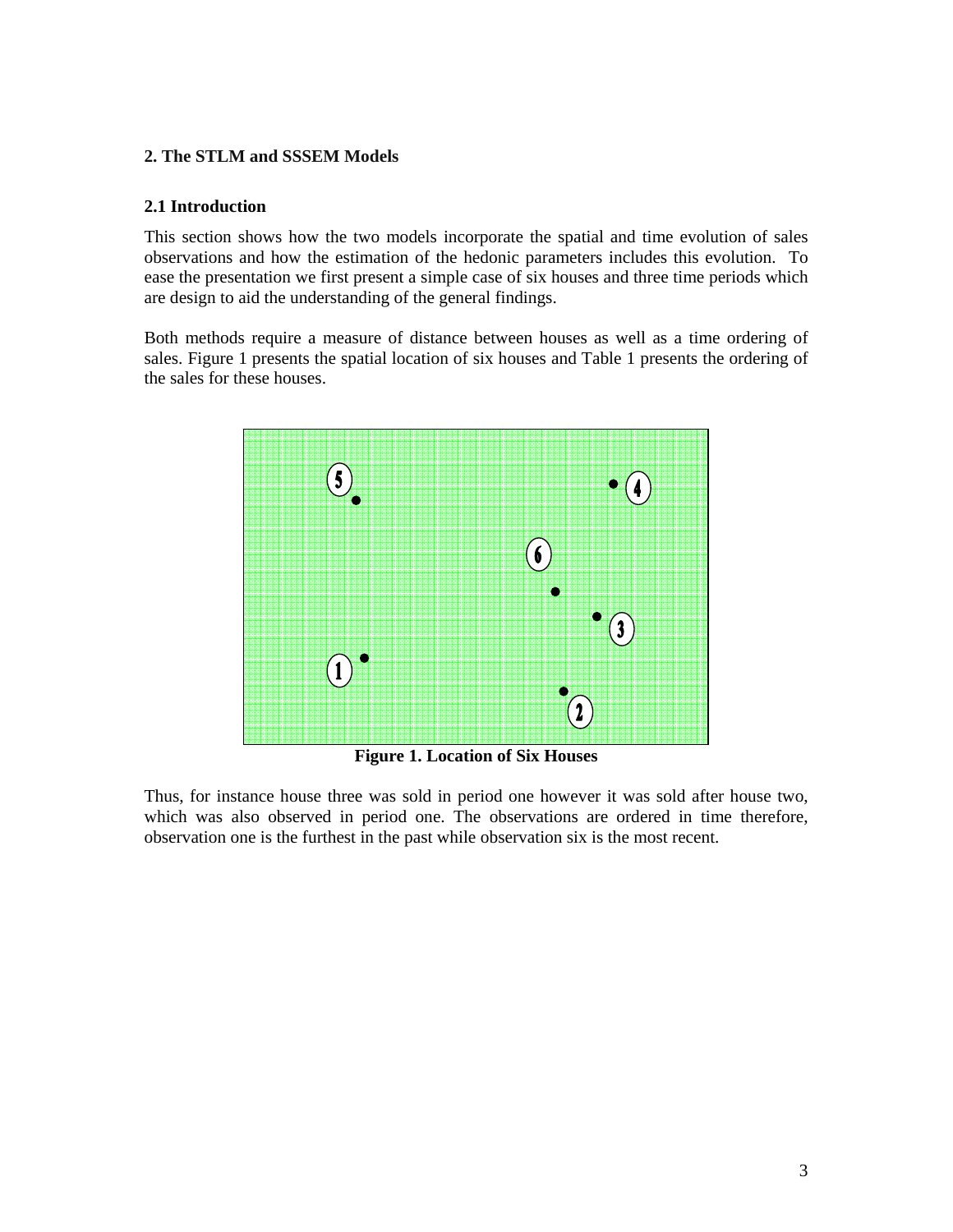| <b>Observation</b><br>/House | <b>Time of Sale</b> |
|------------------------------|---------------------|
|                              |                     |
| 2                            | 1.1                 |
| 3                            | 1.2                 |
| 4                            | 2.1                 |
| 5                            | 2.2                 |
| 6                            | з                   |

### **Table 1: Time of Sales Ordering**

Given the spatial distribution of the observations and the time of sale, the STLM and the SSSEM specifications can be obtained in their general forms.

#### **2.2 Spatial-Temporal Linear Model (STLM) Derivation**

The STLM has the following form,

$$
Y = X\beta + \varepsilon
$$
  
\n
$$
\varepsilon = W\varepsilon + u
$$
  
\n
$$
W = \phi_s S + \phi_r T + \phi_{sr} ST + \phi_{rs} TS
$$
  
\n
$$
u \sim N(0, \sigma^2 I)
$$
\n(4)

where,

*N -* Number of observations in the sample.

 $Y_{N \times 1}$  - Matrix of the observations of the dependent variable (log of house prices).

 $X_{N \times K}$  - Matrix of the independent variables (hedonics) and a constant term.

 $\beta$  - Unknown parameter vector (shadow prices of hedonics).

 $\mathbf{u}_{N \times 1}$  - Vector of white noise error terms

 $\mathcal{E}_{N\times 1}$  - Autocorrelated errors

*W* - Spatial-Temporal weight matrix

 $S_{N \times N}$  - Spatial weight matrix

 $T_{N \times N}$  - Temporal weight matrix

 $\phi = [\phi_{\rm s}, \phi_{\rm r}, \phi_{\rm cr}, \phi_{\rm rs}]$  - Set of scalar autoregressive parameters.

It is assumed that the observations are ordered chronologically, the oldest observations in *X* are in the first row while the most recent in the nth row. The matrix *W* is partitioned into a spatial component *S* and a temporal component *T.* The spatial weight matrix *S* represents the spatial relations among previous observations; similarly, the temporal weight matrix *T* represents temporal relations among previous observations. The *S* and *T* matrices are weighted in time and space by autoregressive parameters. The matrices act in a similar way to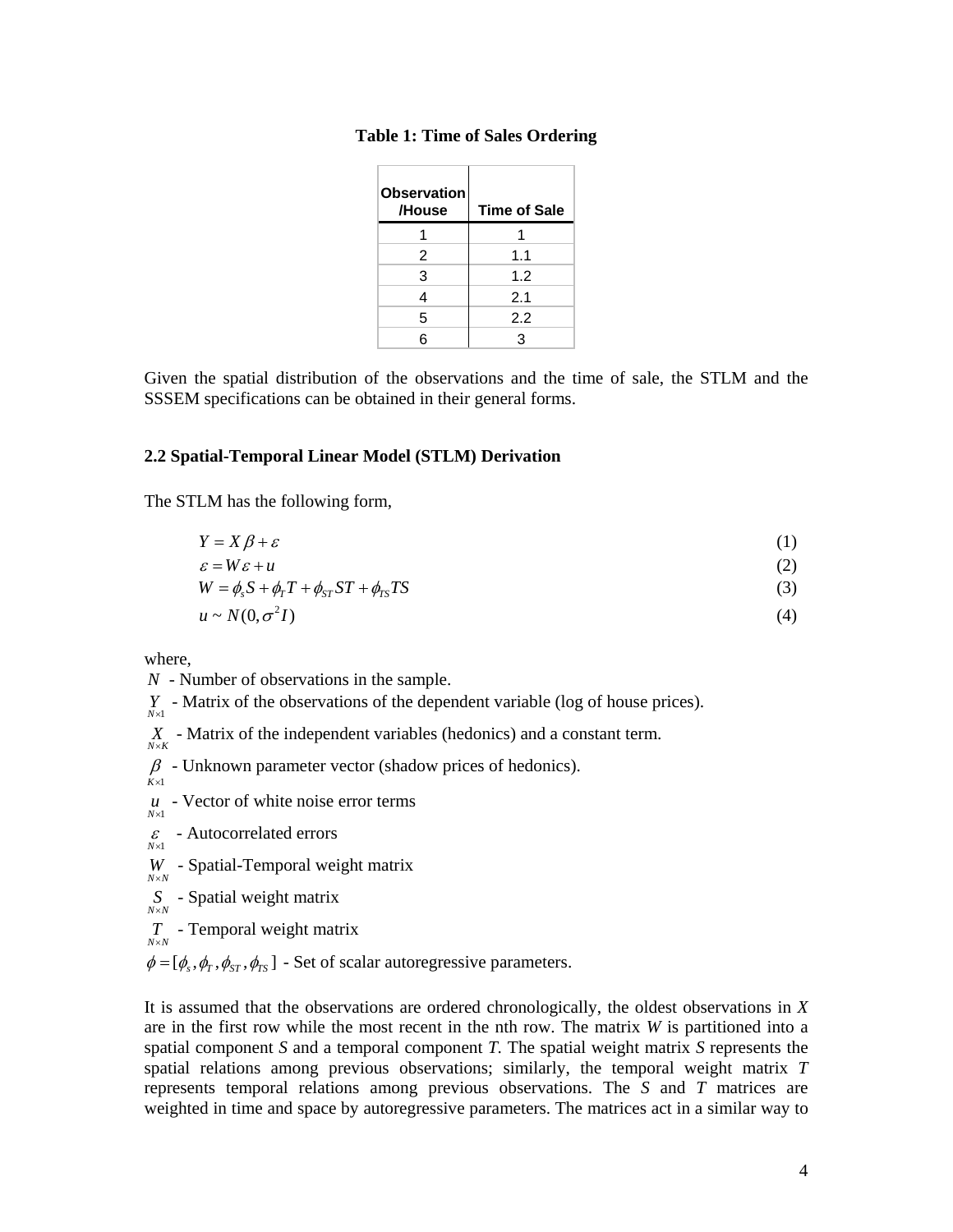a lag operator in space and time respectively. A lag operator is applied to data with regular periodicity, where as these matrices are the 'lag operators' for data with irregular periodicity, which is one of the features of real estate data. By concentrating only on previous observations the calculations are simplified greatly via the lower triangular structure of both weight matrices due to the chronological ordering. This analysis ignores any contemporary spatial correlation which may be significant. This weakness of the model is discussed by Cressie (1993) in relation to STARMA type models employed in the literature. The significance of contemporary spatial correlation will depend on the time scale that is modeled by the data, for example, if one period is a year then contemporary spatial correlation in house prices would be highly significant as prices of houses sold in the same year would be expected to be highly correlated and thus this modeling structure would be inappropriate. However, if one time period is a day then the contemporary spatial correlation may be omitted without a significant loss in information.

Pace *et al.* (2000) specify the following assumptions for the *S* and *T* weight matrices and the autoregressive parameters;

 $S \times [1] = [1]$  $T \times [1] = [1]$  $j \ge i \Leftrightarrow S_{ij} = 0, T_{ij} = 0$  $-1 < \phi < 1$  $S_{ii} \ge 0, T_{ii} \ge 0$ 

The *S* and *T* matrices are assumed to be row stochastic which implies that each row of the matrix will sum to 1. However as by assumption the matrices are lower triangular, the first rows of the matrices consist only of zeros. Here [1] denotes an *N* by *1* vector of 1s. The matrices are specified as lower triangular as spatial and temporal dependence is only on the previously sold properties therefore, the matrices *S* and *T* will only contain non-zero elements below the main diagonal.

The *S* matrix is obtained as a weighted average of individual neighbour matrices constructed based on a fixed number of spatial neighbours,  $m<sub>s</sub>$ . We assume  $m<sub>s</sub>$  is chosen as three to illustrate the construction of *S*. The first step in deriving the spatial weight matrix involves obtaining the distances between each observation and all the previous observations. As the number of observations, *N*, increases the number of comparisons required will rise at an increasing rate as the number of comparisons for *N* observations (total number of houses in the sample) is given by

$$
\sum_{i=1}^{N} (i-1) = \frac{1}{2} N(N-1)
$$
\n(5)

As a result, this step may cause computational problems with large data sets.

The distances obtained via a pair-wise comparisons yield the distance matrix *D.* The units for the distances in matrix *D* are arbitrary as they are only used to determine the rank of the potential neighbours of each property. The numbers, chosen in (6) for the pair-wise distance comparisons, correspond in relative magnitudes to the spatial locations of the six houses. The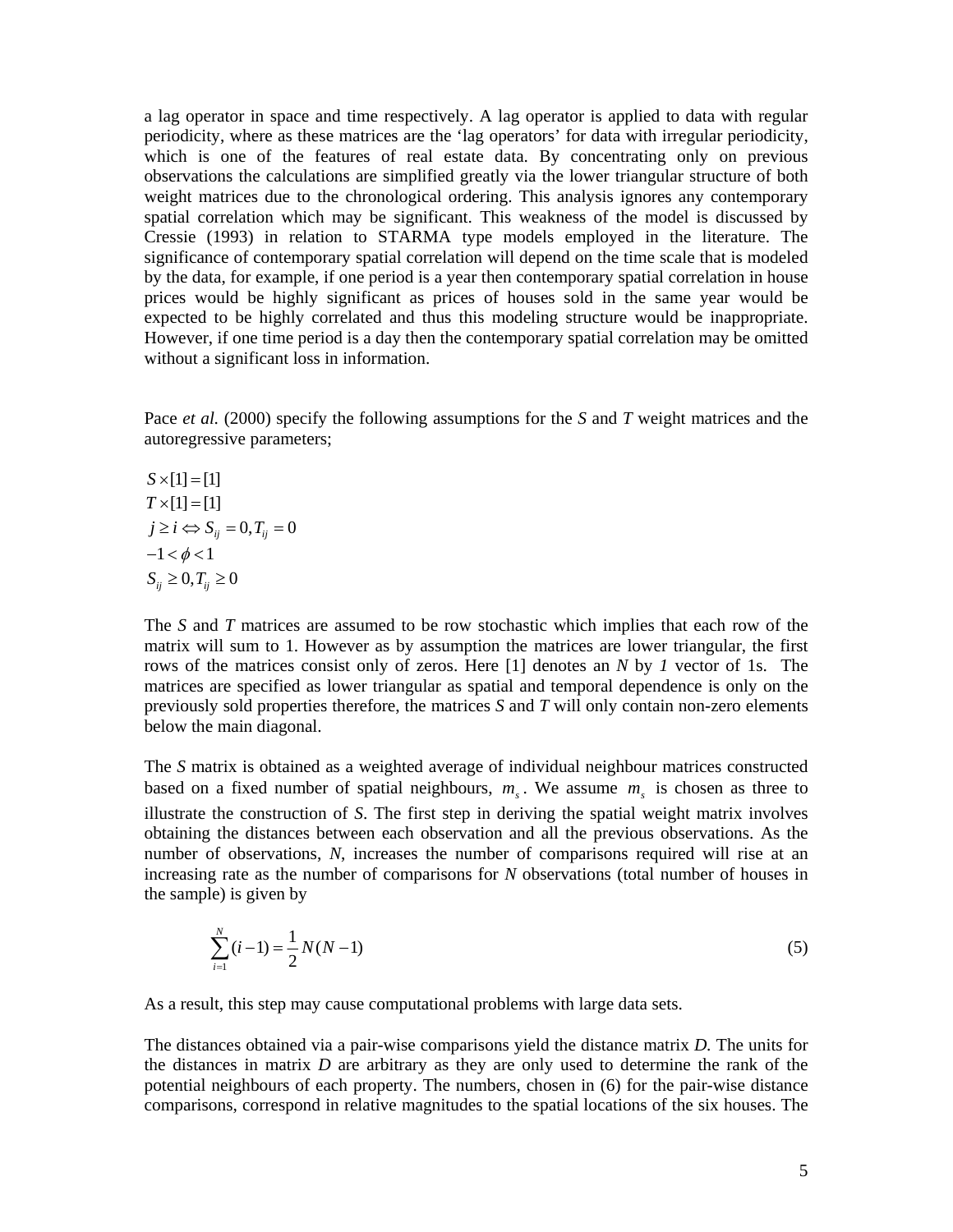matrix is lower triangular as each observation is only compared to previous observations, thus the first observation has no past observations to be compared to.

$$
D = \begin{bmatrix} 0 & 0 & 0 & 0 & 0 & 0 \\ 5 & 0 & 0 & 0 & 0 & 0 \\ 6 & 2 & 0 & 0 & 0 & 0 \\ 8 & 6 & 4 & 0 & 0 & 0 \\ 4 & 8 & 7 & 6 & 0 & 0 \\ 5 & 2 & 1 & 3 & 6 & 0 \end{bmatrix}
$$
(6)

To construct *S*, *ms* individual neighbour matrices of dimension *N* by *N,* are required. Due to their sparse nature they are less likely to cause computational difficulties. The individual neighbour matrices can be obtained from the distance matrix, *D*. In the simple case presented about, three individual neighbour matrices are computed.  $S<sub>1</sub>$  represents the first nearest neighbour matrix. Each row in this matrix contains a 1 for the closest neighbour for the considered observation and all other elements are 0. The smallest element in each row of the *D* matrix implies the minimum distance from the observation corresponding to the row number to the observation corresponding to the column number, therefore they are 'first nearest neighbours' and thus this element is given a value of 1 in the  $S_1$  matrix.

$$
S_{1} = \begin{bmatrix} 0 & 0 & 0 & 0 & 0 & 0 \\ 1 & 0 & 0 & 0 & 0 & 0 \\ 0 & 1 & 0 & 0 & 0 & 0 \\ 0 & 0 & 1 & 0 & 0 & 0 \\ 1 & 0 & 0 & 0 & 0 & 0 \\ 0 & 0 & 1 & 0 & 0 & 0 \end{bmatrix}
$$
(7)

Similarly, the second nearest neighbour matrix  $S_2$  is obtained via a similar technique. This matrix contains a 1 for the element in each row with the second smallest distance value. Thus the first two rows of this matrix consist of 0s as the second observation only has one potential neighbour which is the first closest neighbour, and the first observation does not have any neighbours in the past.

$$
S_2 = \begin{bmatrix} 0 & 0 & 0 & 0 & 0 & 0 \\ 0 & 0 & 0 & 0 & 0 & 0 \\ 1 & 0 & 0 & 0 & 0 & 0 \\ 0 & 1 & 0 & 0 & 0 & 0 \\ 0 & 0 & 0 & 1 & 0 & 0 \\ 0 & 1 & 0 & 0 & 0 & 0 \end{bmatrix}
$$
 (8)

The final individual neighbour matrix, given our choice of  $m<sub>s</sub> = 3$ , required to obtain the spatial weight matrix is the third nearest neighbour matrix  $S_3$ . Similarly to the construction of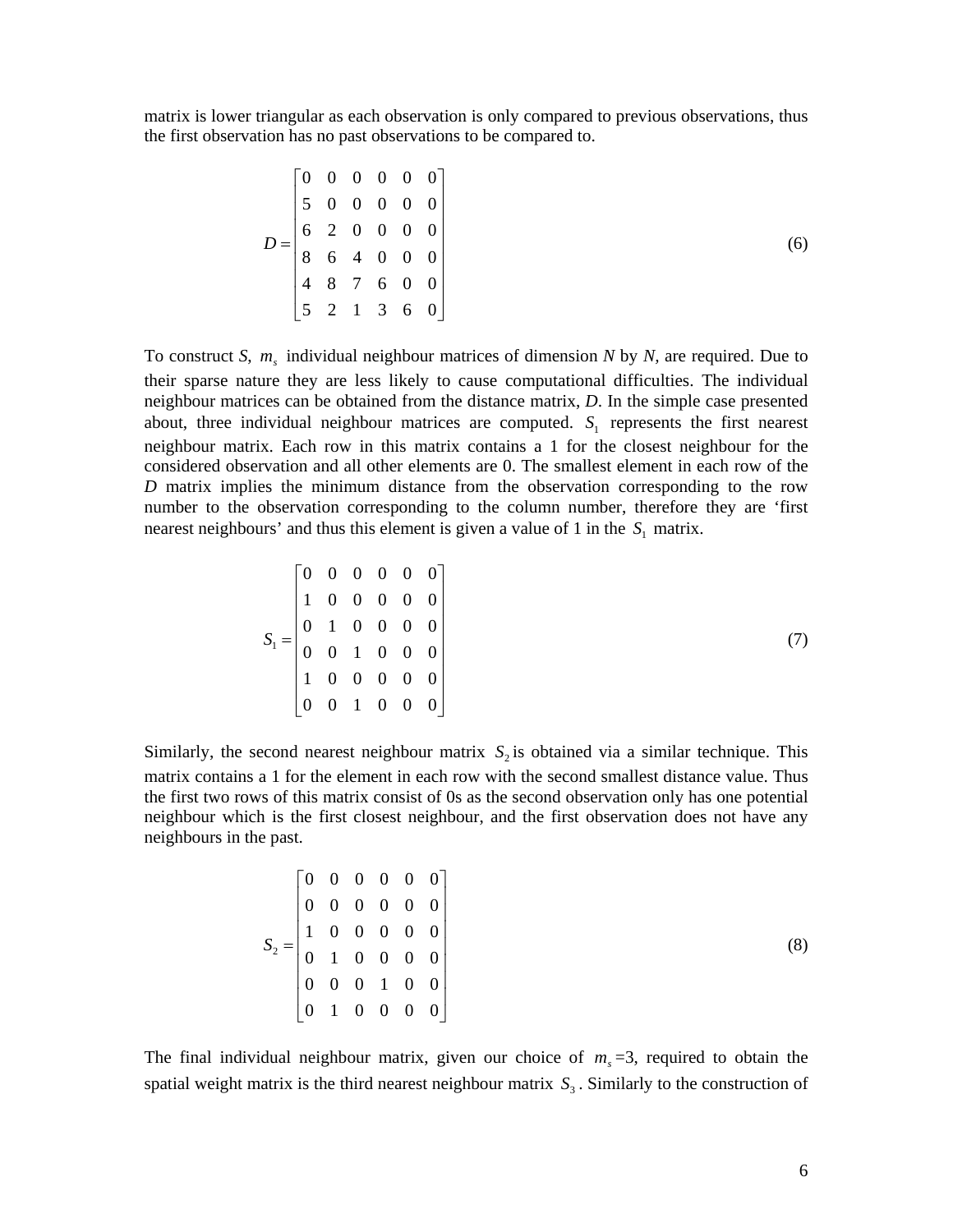the previous two spatial matrices,  $S_3$  contains a 1 in each row for the third smallest value in that row in the *D* matrix.

$$
S_{3} = \begin{bmatrix} 0 & 0 & 0 & 0 & 0 & 0 \\ 0 & 0 & 0 & 0 & 0 & 0 \\ 0 & 0 & 0 & 0 & 0 & 0 \\ 1 & 0 & 0 & 0 & 0 & 0 \\ 0 & 0 & 1 & 0 & 0 & 0 \\ 0 & 0 & 0 & 1 & 0 & 0 \end{bmatrix}
$$
(9)

The spatial weight matrix, *S*, is derived as a weighted average of the individual neighbour matrices. Pace *et al.* (2000) note that sensitivity analysis of the results the authors obtained via the STLM indicates that changes caused by selecting equal or differentiated weights for the individual neighbour matrices yield minimal changes. An analytical investigation of the effects of various weight specifications for the calculation of the spatial weight matrix is a possible direction of further research however for the purpose of the comparison conducted in this study equal weights are applied.

$$
S_{(ii)} = 0 \tfor i = 1, j = 1...N \t(10)
$$

$$
S_{(ij)} = \sum_{l=1}^{3} S_{l(ij)} \qquad \text{for } i = 2, j = 1...N \qquad (11)
$$

$$
S_{(ij)} = \sum_{l=1}^{3} \frac{1}{2} S_{l(ij)} \qquad \text{for } i = 3, j = 1...N \qquad (12)
$$

$$
S_{(ij)} = \sum_{l=1}^{3} \frac{1}{3} S_{l(ij)} \qquad \text{for } i > 3, j = 1...N \tag{13}
$$

In the above expressions  $S_{(ii)}$  denote the element of the spatial matrix *S* in row *i* and column *j*.

The elements in the first row of all of the individual neighbour matrices are 0, therefore the elements of the first row of the *S* matrix which are a weighted average of the individual matrices values, are also 0. The second observation only has one previously sold neighbour therefore the weight given to this neighbour is 1. The third observation has two previously sold neighbours, and thus assuming equal weights, are given a weight of a half. For the fourth observation and above, each observation will have three previously sold spatial nearest neighbours, therefore the elements of the spatial weight matrix are obtained by giving each respective neighbour the weight of one third. The above calculation may easily be generalized to any  $m_s$  as the fixed number of spatial neighbours. When the row number exceeds  $m_s$  each spatial neighbour is weighted by  $\frac{1}{1}$ *ms* . Similarly to the above expressions, when the row number is less than or equal to  $m<sub>s</sub>$  the weights are distributed equally. For example for row  $m_s$  each neighbour is given a weight of  $\frac{1}{m_s - 1}$ . Via this specification the obtained spatial

weight matrix is row stochastic, as the elements of each row will sum to 1 with the exception of the first row. This is a convenient definition as it has a filtering interpretation. For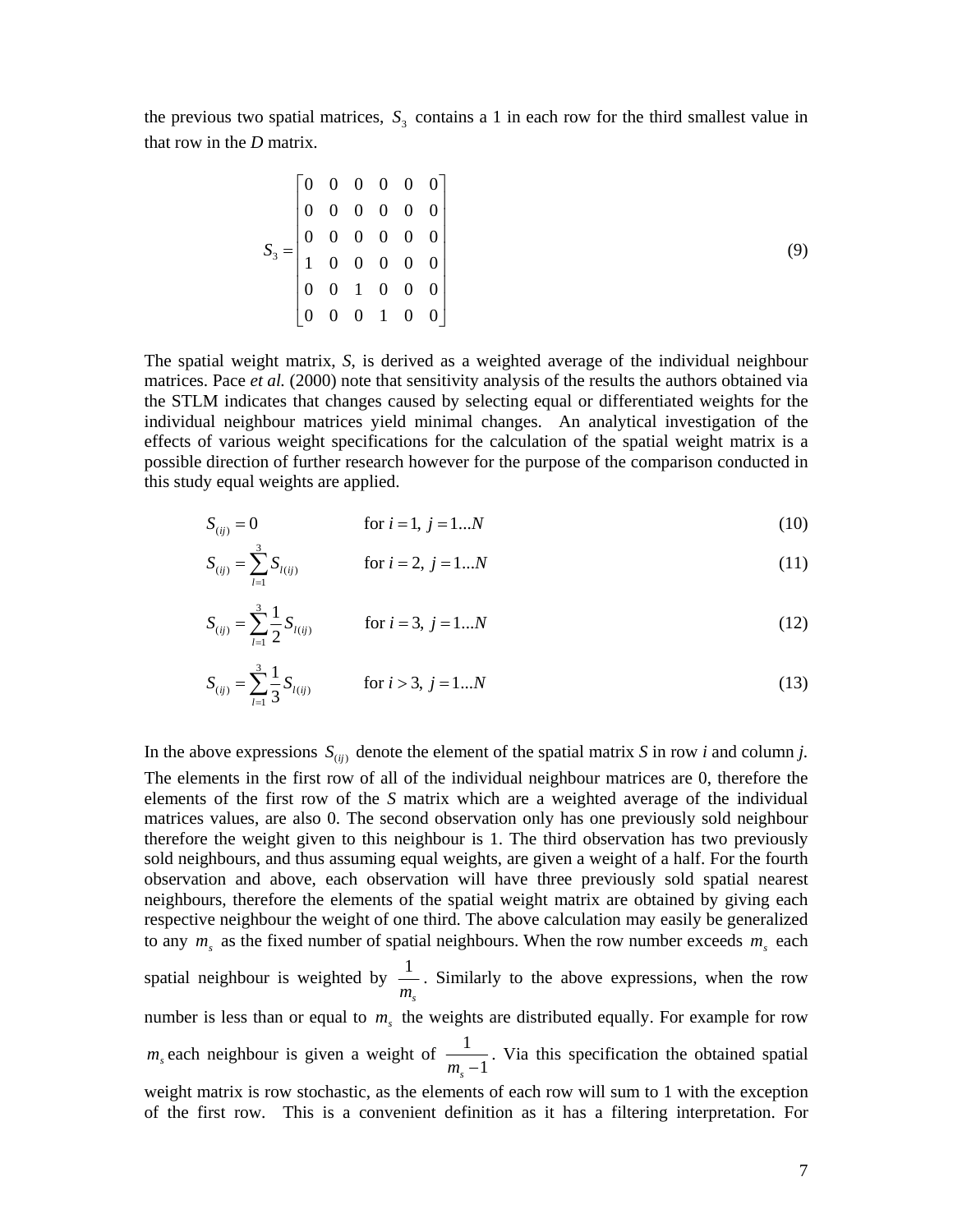example, the product *SY* gives the average log sales price of the  $m_s$  nearest neighbours of each property.

The resultant spatial weight matrix is given by (14).

$$
S = \begin{bmatrix} 0 & 0 & 0 & 0 & 0 & 0 \\ 1 & 0 & 0 & 0 & 0 & 0 \\ \frac{1}{2} & \frac{1}{2} & 0 & 0 & 0 & 0 \\ \frac{1}{3} & \frac{1}{3} & \frac{1}{3} & 0 & 0 & 0 \\ \frac{1}{3} & 0 & \frac{1}{3} & \frac{1}{3} & 0 & 0 \\ 0 & \frac{1}{3} & \frac{1}{3} & \frac{1}{3} & 0 & 0 \end{bmatrix}
$$
(14)

The second component of the weight matrix in the STLM is the temporal weight matrix *T.* If the STLM is rewritten in a linear regression form, the *T* matrix only appears as a product with other matrices.

$$
Y = X\beta - \phi_{S}SX\beta - \phi_{T}TX\beta - \phi_{ST}STX\beta - \phi_{TS}TSX\beta
$$
  
+  $\phi_{S}SY + \phi_{T}TY + \phi_{ST}STY + \phi_{TS}TSY + u$  (15)

In practice this implies the *T* weight matrix does not need to be calculated or stored as the product of *T* and another variable represents the running average of that variable thus it may be obtained via linear filter routines in programs such as Matlab. This is a practical advantage of the model which is highlighted by Pace *et al.* (2000) as it saves on the storage of a matrix with a large potential number of non-zero elements. However for our purpose the temporal *T*  matrix is calculated explicitly.

The temporal weight matrix is defined in a similar fashion to the spatial weight matrix. Each row of the *T* matrix contains a non-zero element for  $m<sub>T</sub>$  closest, previously sold neighbours in time for the observation corresponding to that row, where  $m<sub>r</sub>$  denotes the number of temporal neighbours selected in the model. As the observations are assumed to be ordered in time from the outset there is no necessity to calculate the distance in time between all previously sold houses or to construct individual neighbour matrices. The closest  $m<sub>r</sub>$  neighbours to an observation will be the  $m<sub>r</sub>$  preceding observations in the data set. Similarly to the *S* matrix, the *T* matrix is row stochastic therefore the elements of each row with the exception of the first row will sum to 1 and equal weights are given to each temporal neighbour.

For the case in Figure 1 and Table 1 the temporal weight matrix is given by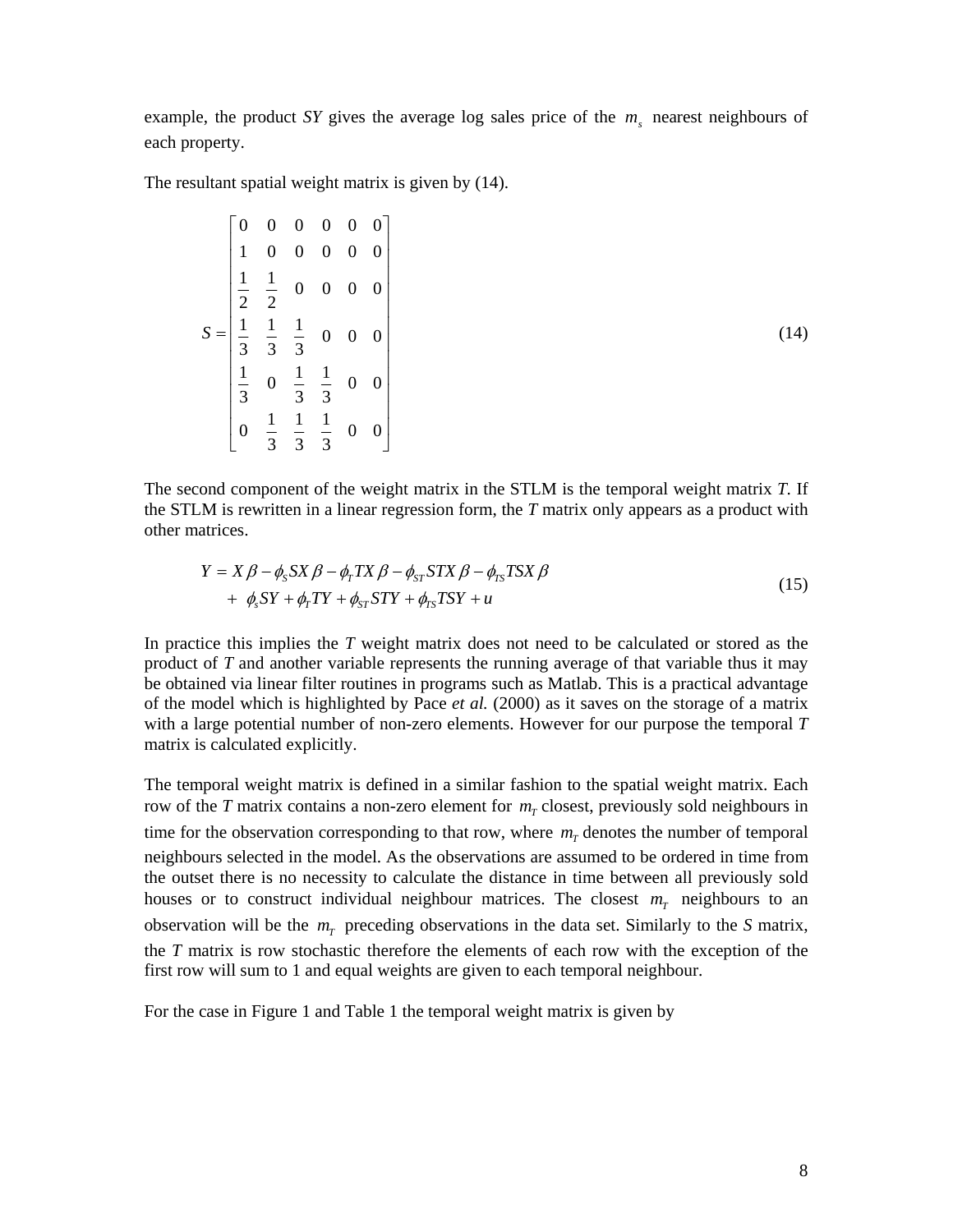|                                                                                                                                                                                       |                  | $\begin{bmatrix} 0 & 0 & 0 & 0 & 0 & 0 \\ 1 & 0 & 0 & 0 & 0 & 0 \\ \frac{1}{2} & \frac{1}{2} & 0 & 0 & 0 & 0 \\ \end{bmatrix}$ |  |  |
|---------------------------------------------------------------------------------------------------------------------------------------------------------------------------------------|------------------|--------------------------------------------------------------------------------------------------------------------------------|--|--|
|                                                                                                                                                                                       |                  |                                                                                                                                |  |  |
| $T = \begin{bmatrix} 2 & 2 \\ \frac{1}{3} & \frac{1}{3} & \frac{1}{3} \\ 0 & \frac{1}{3} & \frac{1}{3} & \frac{1}{3} \\ 0 & \frac{1}{3} & \frac{1}{3} & 0 \\ 0 & 0 & 0 \end{bmatrix}$ |                  |                                                                                                                                |  |  |
|                                                                                                                                                                                       | $\boldsymbol{0}$ | $\begin{bmatrix} 0 & \frac{1}{3} & \frac{1}{3} & \frac{1}{3} & 0 \end{bmatrix}$                                                |  |  |

If the STLM is written in linear regression form, the matrix of hedonics *X* as well as the dependent variable *Y* are not only filtered via the *T* and *S* matrices individually but also by their products *TS* and *ST.* 

|        | $\boldsymbol{0}$             | $\boldsymbol{0}$                                  | $\boldsymbol{0}$            | $\boldsymbol{0}$ | $\boldsymbol{0}$ | $\boldsymbol{0}$ |
|--------|------------------------------|---------------------------------------------------|-----------------------------|------------------|------------------|------------------|
|        | $\boldsymbol{0}$             | $\boldsymbol{0}$                                  | $\boldsymbol{0}$            | $\boldsymbol{0}$ | $\boldsymbol{0}$ | $\boldsymbol{0}$ |
|        | $\frac{1}{2}$                | $\boldsymbol{0}$                                  | $\boldsymbol{0}$            | $\boldsymbol{0}$ | $\boldsymbol{0}$ | $\boldsymbol{0}$ |
| $ST =$ | $\frac{1}{2}$ $\frac{5}{18}$ |                                                   | $\boldsymbol{0}$            | $\boldsymbol{0}$ | $\boldsymbol{0}$ | $\boldsymbol{0}$ |
|        |                              | $\frac{1}{6}$<br>$\frac{5}{18}$<br>$\frac{5}{18}$ | $\frac{1}{9}$ $\frac{1}{9}$ | $\boldsymbol{0}$ | $\boldsymbol{0}$ | $\boldsymbol{0}$ |
|        | $\frac{11}{18}$              |                                                   |                             | $\boldsymbol{0}$ | $\boldsymbol{0}$ | $\boldsymbol{0}$ |
|        | $\boldsymbol{0}$             | $\boldsymbol{0}$                                  | $\boldsymbol{0}$            | $\boldsymbol{0}$ | $\boldsymbol{0}$ | 0                |
|        | $\boldsymbol{0}$             | $\boldsymbol{0}$                                  | $\boldsymbol{0}$            | $\boldsymbol{0}$ | $\boldsymbol{0}$ | $\boldsymbol{0}$ |
|        |                              | $\boldsymbol{0}$                                  | $\boldsymbol{0}$            | $\boldsymbol{0}$ | $\boldsymbol{0}$ | $\boldsymbol{0}$ |
| $TS =$ | $\frac{1}{2}$ $\frac{1}{2}$  |                                                   | $\boldsymbol{0}$            | $\boldsymbol{0}$ | $\boldsymbol{0}$ | $\boldsymbol{0}$ |
|        | $\frac{11}{18}$              | $\frac{1}{6}$<br>$\frac{5}{18}$<br>$\frac{5}{18}$ | $rac{1}{9}$                 | $\boldsymbol{0}$ | $\boldsymbol{0}$ | $\boldsymbol{0}$ |
|        | $\frac{7}{18}$               |                                                   | $rac{1}{9}$                 | $\boldsymbol{0}$ | $\boldsymbol{0}$ | $\boldsymbol{0}$ |

From this analysis it is evident that the STLM takes the spatial and temporal effects via the nearest neighbours approach by considering all the observations in the sample simultaneously. The result of this approach is that all the filtering matrices and therefore the specified weight matrix *W* in (2) are of dimension *N* by *N*. Although many of the matrices are sparse and thus computationally feasible even with a relatively large number of observations, the derivation of the spatial weight matrix requires the construction of a relatively dense distance matrix which may lead to computational difficulties with large data sets.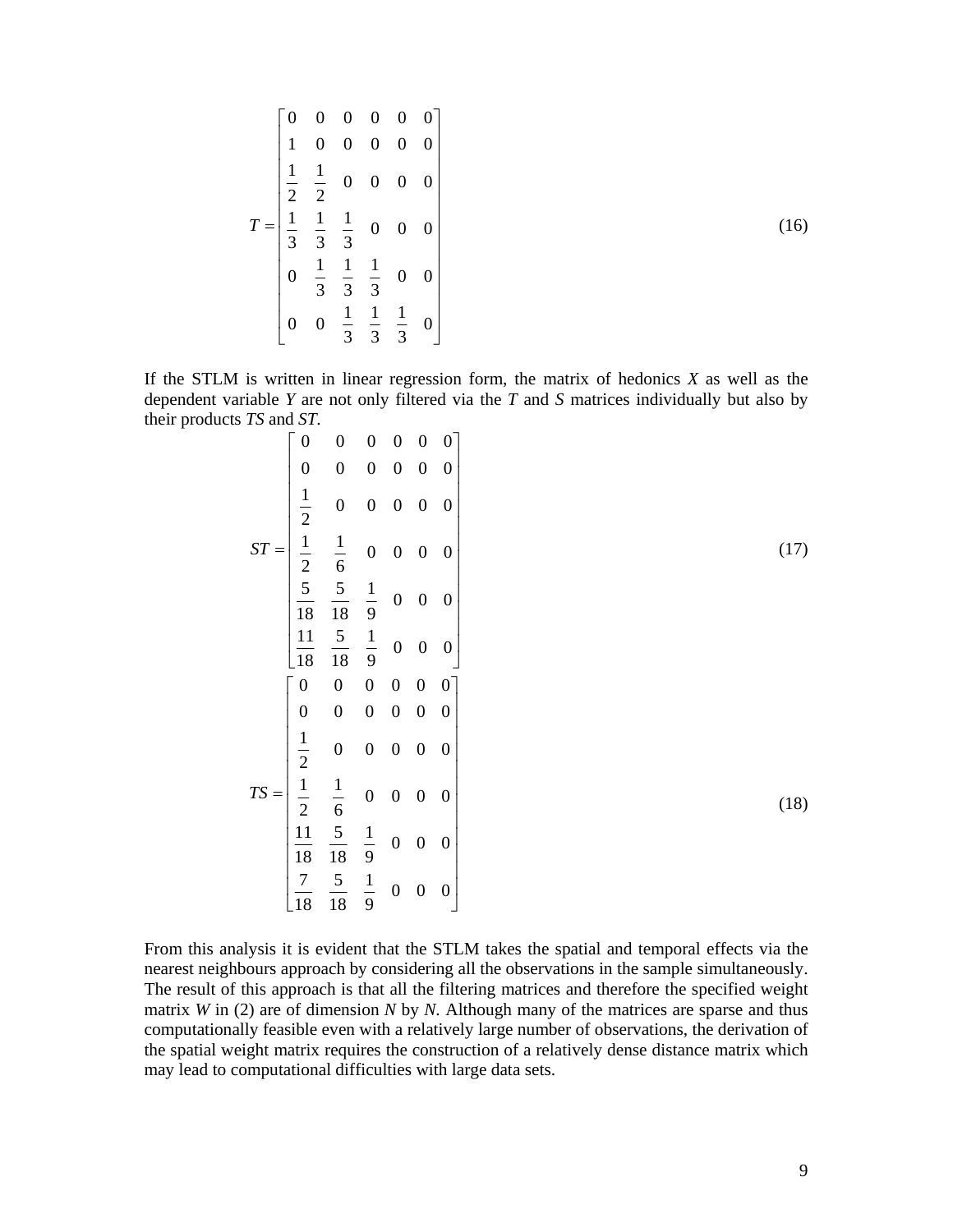In order to simplify the estimation of the parameters in this model, Pace *et al* (2000) use the form in (15), which allows the use of Least Squares methods. Several restrictions can be imposed on the structure of the lag parameters  $\phi = [\phi_s, \phi_T, \phi_{ST}, \phi_{TS}]$ . In addition they show the form of the likelihood to obtain estimates of  $\phi$ . We will not reproduce the details here, except to indicate that the estimator of the hedonic parameters amounts to an Estimated Generalised Least Squares procedure, which we present below as it will be required for the comparison to the SSSEM. Let the covariance matrix of the correlated error term  $\varepsilon$  be denoted by  $\Psi$ .

$$
Var(\varepsilon) = \Psi
$$
  
\n
$$
\varepsilon = W \varepsilon + u
$$
  
\n⇒ u = ε - W ε  
\n⇒ u = (I - W)ε  
\n⇒ ε = (I - W)<sup>-1</sup> u  
\n
$$
Var(\varepsilon) = \Psi = E[\varepsilon \varepsilon'] \qquad ∴ E(\varepsilon) = 0
$$
  
\n
$$
= E[(I - W)^{-1}uu'(I - W)^{-1'}]
$$
  
\n
$$
= (I - W)^{-1}E(uu')(I - W)^{-1'} \qquad ∴ E(uu') = σ2I
$$
  
\n
$$
= σ2Ω \qquad Ω = (I - W)^{-1}(I - W)^{-1'}
$$
  
\n
$$
\hat{\Omega} = (I - \hat{W})^{-1}(I - \hat{W})^{-1'}
$$
  
\n
$$
\hat{W} = \hat{\phi}_s S + \hat{\phi}_r T + \hat{\phi}_{ST} S T + \hat{\phi}_{TS} T S
$$
  
\n
$$
\hat{\beta}_{EGLS} = (X' \hat{\Omega}^{-1} X)^{-1} X' \hat{\Omega}^{-1} Y
$$
  
\n
$$
= (X'[ (I - \hat{W})^{-1} (I - \hat{W})^{-1'} ]^{-1} X' [(I - \hat{W})^{-1} (I - \hat{W})^{-1'} ]^{-1} Y
$$
  
\n
$$
= (X'[ (I - [\hat{\phi}_s S + \hat{\phi}_r T + \hat{\phi}_{ST} S T + \hat{\phi}_{TS} T S)]^{-1} (I - [\hat{\phi}_s S + \hat{\phi}_{ST} + \hat{\phi}_{ST} S T)]^{-1} (I - [\hat{\phi}_s S + \hat{\phi}_{ST} + \hat{\phi}_{ST} S T)]^{-1} (I - [\hat{\phi}_s S + \hat{\phi}_{ST} + \hat{\phi}_{ST} S T)]^{-1} (I - [\hat{\phi}_s S + \hat{\phi}_{ST} + \hat{\phi}_{ST} S T)]^{-1} (I - [\hat{\phi}_s S + \hat{\phi}_{ST} + \hat{\phi}_{ST} S T)]^{-1} (I - [\hat{\phi}_s S + \hat{\phi}_{ST} + \hat{\phi}_{ST} S T)]^{-1} (I - [\hat{\phi}_s S + \hat{\phi}_{ST} + \hat{\phi}_{ST} S T)]^{-1} (I - [\hat{\phi}_s S + \hat{\phi}_{ST} + \hat{\phi
$$

$$
+\hat{\phi}_{T}T+\hat{\phi}_{ST}ST+\hat{\phi}_{TS}TS])^{-1}\left[\right]^{-1}X\right]^{-1}X'\left[(I-[\hat{\phi}_{S}S+\hat{\phi}_{T}T+\\+\hat{\phi}_{ST}ST+\hat{\phi}_{TS}TS]\right)^{-1}(I-[\hat{\phi}_{S}S+\hat{\phi}_{T}T+\hat{\phi}_{ST}ST+\hat{\phi}_{TS}TS])^{-1}\right]^{-1}Y
$$
\n(20)

The circumflex accent on the matrices and parameters in expressions denotes estimates of the respective matrices and parameters. The variance covariance matrix of the coefficients is standard and given by

$$
Var(\hat{\beta}_{EGLS}) = E[(\hat{\beta}_{EGLS} - \beta)(\hat{\beta}_{EGLS} - \beta)']
$$
  
\n
$$
= \sigma^{2} (X' \hat{\Omega}^{-1} X)^{-1}
$$
  
\n
$$
= \sigma^{2} (X'[(I - \hat{W})^{-1}(I - \hat{W})^{-1}]^{-1} X)^{-1}
$$
  
\n
$$
= \sigma^{2} (X'[(I - [\hat{\beta}_{S}S + \hat{\phi}_{T}T + \hat{\phi}_{ST}ST + \hat{\phi}_{TS}TS])^{-1}(I - [\hat{\phi}_{S}S + \hat{\phi}_{T}T + \hat{\phi}_{T}T + \hat{\phi}_{ST}ST + \hat{\phi}_{TS}TS])^{-1}]^{-1} (I - [\hat{\phi}_{S}S + \hat{\phi}_{ST}T + \hat{\phi}_{ST}ST + \hat{\phi}_{TS}TS])^{-1}]^{-1}
$$
 (21)

As the hedonic coefficient estimates and their standard errors are both given as functions of the *S* and *T* weight matrices this implies they will incorporate the information on the spatial and temporal autocorrelations within the sample for each house relative to previously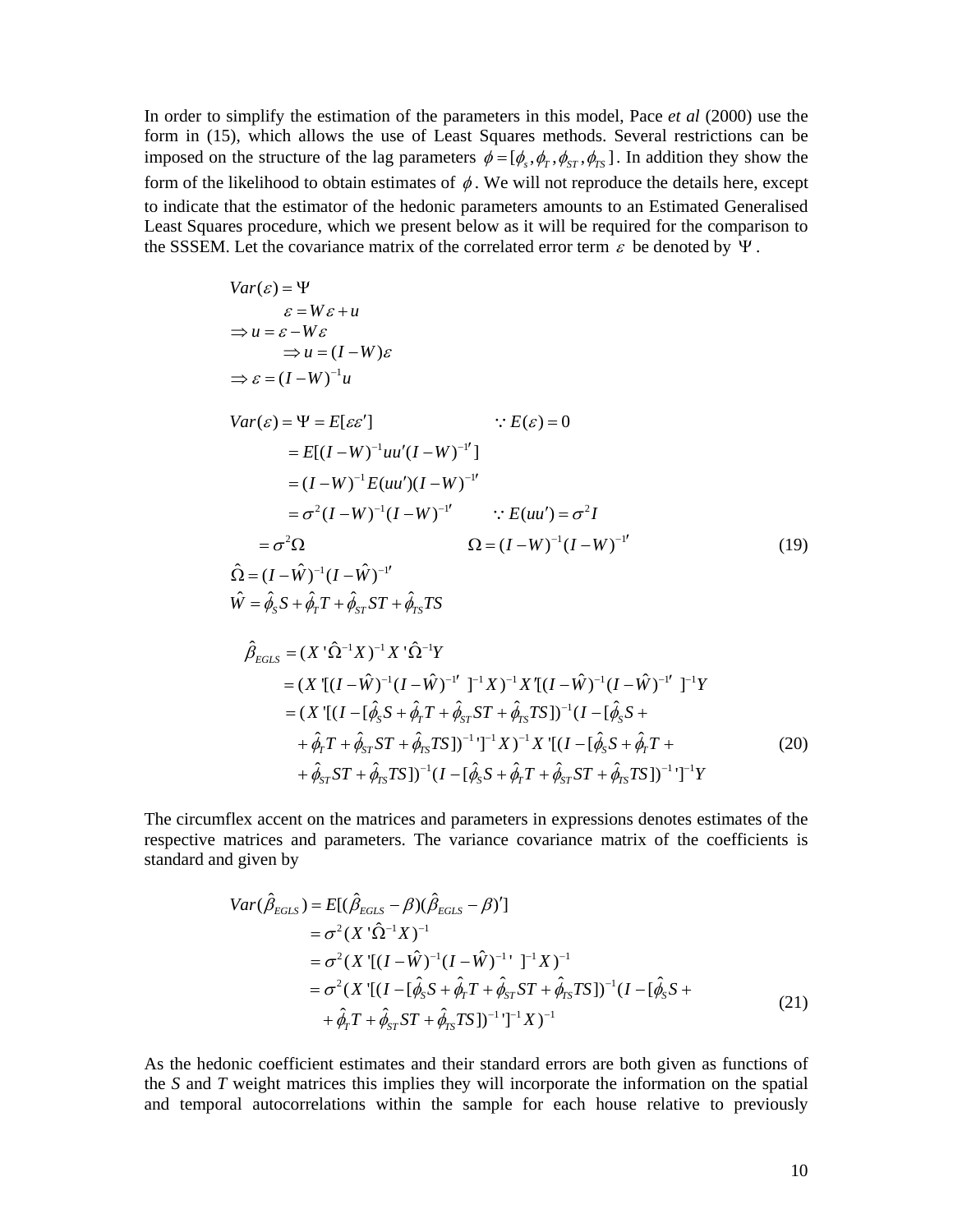observed houses. Therefore the estimates are based on past information known at the time of sale of each observation.

#### **2.3 State Space Spatial Error Model Derivation**

The SSSEM model was proposed by Cominos (2006) and Cominos *et al* (2007) as a suitable alternative to obtain The derivation of the SSSEM is approached in a similar fashion to the STLM. The model is given in a very general form and a step by step procedure is applied to bring the model up to the stage where all the required matrices are specified.

The Spatial Errors Model (SEM) is a commonly used model in Spatial statistics (see Lessage and Pace (2004), Florax and de Graaff (2004)) and it takes the form

$$
Y = X\beta + \varepsilon \tag{22}
$$
  

$$
\varepsilon = \rho Y \varepsilon + u \tag{23}
$$

where,

 $k \times 1$ 

 $N \times 1$ 

 $N \times 1$ 

 $1 \times 1$ 

*N* - Number of observations in the sample.

 $Y_{N\times 1}$  - Matrix of the observations of the dependent variable (log of house prices).

 $X$  - Matrix of the independent variables and a constant term.

 $\beta$  - Vector of unknown parameters.

 $\varepsilon$  - Vector of spatially correlated error terms.

*u* - Vector of error terms.

ρ - spatial correlation parameter.

 $N \times N$ ϒ - Spatial weight matrix.

The starting point of the specification of the SSSEM is given by its general form that allows the N observations to be modeled accounting by their chronological ordering

$$
Y_t = X_t \beta_t + \varepsilon_t \tag{24}
$$

$$
\varepsilon_t = \rho \Upsilon_t \varepsilon_t + u_t \qquad \qquad t = 1...T \tag{25}
$$

$$
\beta_t = \beta_{t-1} + \eta_t \tag{26}
$$

$$
E(\varepsilon_t) = 0 \qquad Cov(\varepsilon_t \varepsilon_t') = H_t \qquad (27)
$$

$$
\eta_t \sim (0, Q), \qquad Q = \sigma_\eta^2 I_k
$$
  

$$
E(\varepsilon_t \eta_t^T) = 0
$$

$$
b_t \sim (\beta_t, P_t) \tag{28}
$$

$$
\beta_0 = 0 \qquad P_0 = \kappa I \tag{29}
$$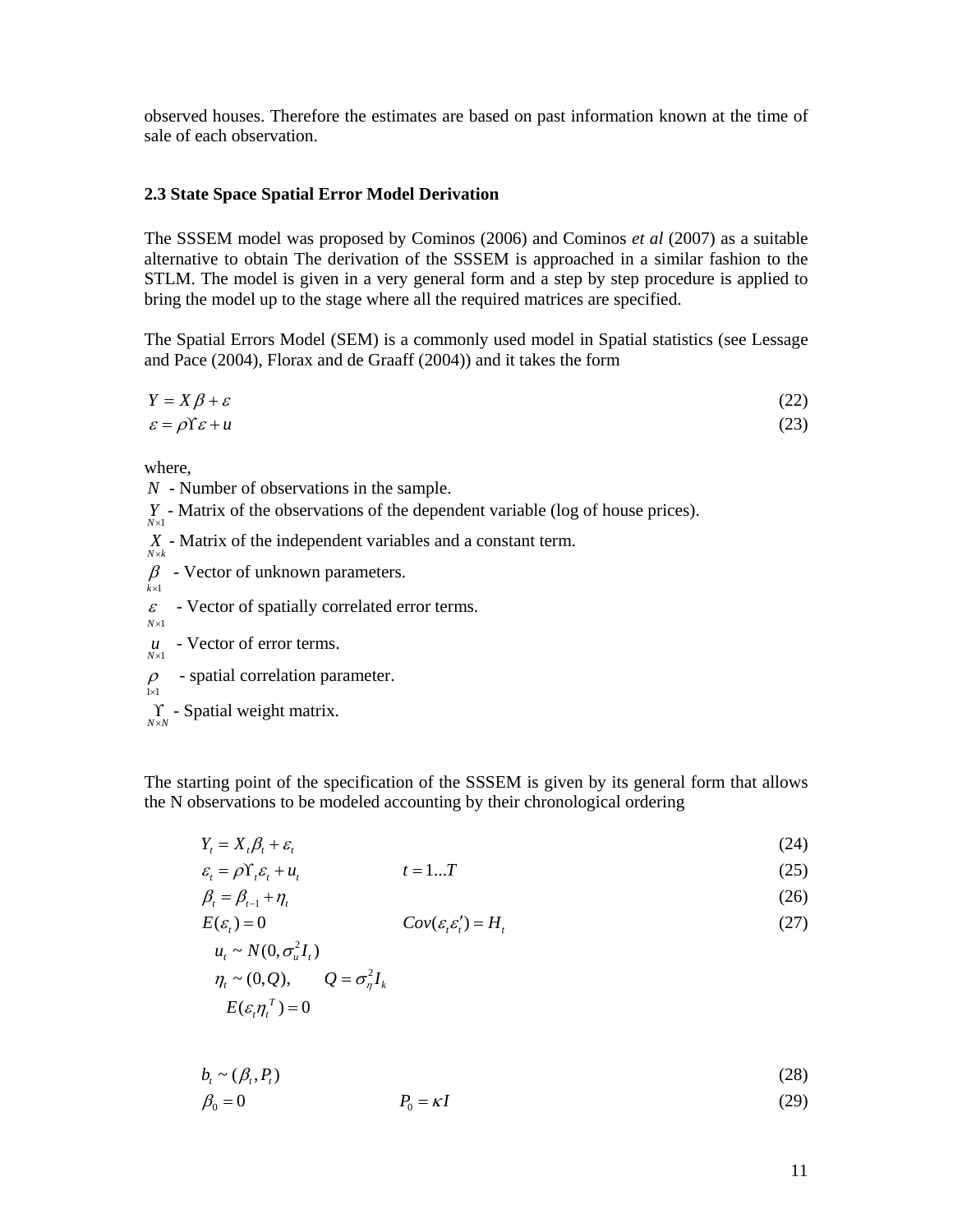*Nt* - Number of observations in period *t*.

 $N_t \times 1$ *t Y* - Matrix of the observations of the dependent variable (log of house prices).

*t X* - Matrix of the independent variables and a constant term in period *t.*

 $\beta_t$  - Vector of unknown parameters.

 $\varepsilon$ <sub>*t*</sub> - Vector of spatially correlated error terms.

 $u_t$  - Vector of error terms.

 $N_t \times k$ 

*k*×1

 $N, \times 1$ 

 $N_t \times 1$ 

ρ - spatial correlation parameter.

 $1 \times 1$ ×  $N_t \times N_t$ *t* ϒ - Spatial weight matrix.

 $N_t \times 1$  $\eta_t$  - Vector of innovations.

In practice the model parameters  $\rho$ ,  $\sigma_u^2$ ,  $\sigma_u^2$  can be estimated via numerical Maximum Likelihood methods or Bayesian estimation. The estimation of these parameters does not play a key role in the comparison of the STLM and the SSSEM therefore their estimation is not considered in this paper (the interested reader is refereed to Harvey (1990)).

The first step is the determination of the spatial weight matrix  $\Upsilon$  for **every time period**. Although there are alternative methods to determine the distance between neighbours, for our purpose it suffices to say that ϒ*t* is a row stochastic matrix based on the distance between houses that were sold in *t*. For instance, for the case in Figures 1 and Table 1, three spatial weight matrices are found. In period one houses 1, 2 and 3 were observed, in period two houses 4 and 5 were observed and in period three only house 6 was observed. Each weight matrix takes into account only the houses observed in its respective period therefore  $W_t$  is of dimension  $N_t$  by  $N_t$  as opposed to *N* by *N* as in the STLM specification. Here  $N_t$  denotes the number of observations in period *t*.

As the observations are not spatially correlated to themselves the diagonal elements of the weight matrices are zeros similarly to the STLM specification. For example, as houses 1 and 2 are neighbours (refer to Table 1 and Figure 1), houses 1 and 3 are not neighbours, and houses 2 and 3 are neighbours. The weight matrix for the first time period would be,

$$
\Upsilon_1 = \begin{bmatrix} 0 & 1 & 0 \\ \frac{1}{2} & 0 & \frac{1}{2} \\ 0 & 1 & 0 \end{bmatrix}
$$
 (30)

And similarly for the remaining two time periods we would have

$$
\Upsilon_2 = \begin{bmatrix} 0 & 1 \\ 1 & 0 \end{bmatrix} \tag{31}
$$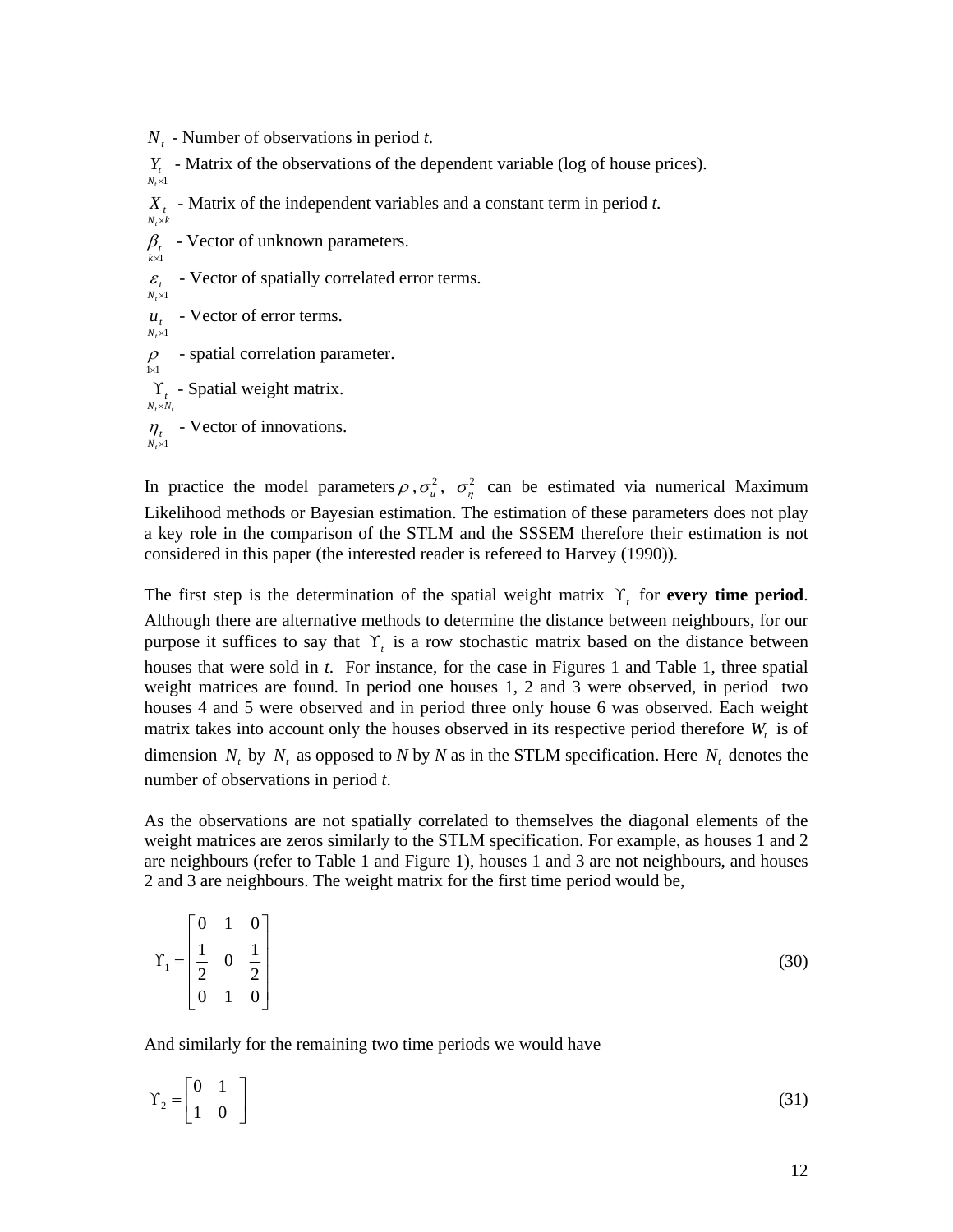$$
\Upsilon_3 = [0] \tag{32}
$$

In practice, when data sets are very large a fixed number of neighbours is used to define the non-zero weights in the ϒ*t* matrix similar to the case of STLM.

Once the weight matrices for each period have been specified, the hedonic coefficients of the SSSEM may be obtained via algorithms such as the Kalman Filter and Kalman Smoother which are applied to the State Space Form (SSF) of the model. The SSSEM is already specified in its state-space form, where the *measurement equation* is given by (24) and the *transition equation* via (26). Although the error term of the *measurement equation*  $\varepsilon$ , is spatially autocorrelated, it is uncorrelated over time and therefore satisfies the assumptions of the Kalman algorithms. The Kalman algorithms require the specification of the variance covariance matrix of the *measurement equation* error term denoted by  $H_t$ , which can easily be derived,

$$
u_{t} = \varepsilon_{t} - \rho \Upsilon_{t} \varepsilon_{t}
$$
  
\n
$$
\Rightarrow u_{t} = (I - \rho \Upsilon_{t}) \varepsilon_{t}
$$
  
\n
$$
\Rightarrow \varepsilon_{t} = (I - \rho \Upsilon_{t})^{-1} u_{t}
$$
  
\n
$$
Var(\varepsilon_{t}) = E[\varepsilon_{t} \varepsilon_{t}^{\top}] \qquad \therefore E(\varepsilon_{t}) = 0
$$
  
\n
$$
= E[(I - \rho \Upsilon_{t})^{-1} u_{t} u_{t}^{\top} (I - \rho \Upsilon_{t})^{-1}]
$$
  
\n
$$
= (I - \rho \Upsilon_{t})^{-1} E(u_{t} u_{t}^{\top}) (I - \rho \Upsilon_{t})^{-1}
$$
  
\n
$$
= \sigma_{u}^{2} (I - \rho \Upsilon_{t})^{-1} (I - \rho \Upsilon_{t})^{-1}
$$
  
\n
$$
= H_{t}
$$
\n(33)

The hedonic coefficients are the state vector in this specification, and thus, SSSEM may report the conditional or unconditional estimates obtained via the Kalman Filter or the smoothed estimates obtained via the Kalman Smoother. To obtain a better understanding of how these filters help the model to incorporate the temporal evolution of house prices, the Kalman algorithms, the Filter and the Smoother, are presented. In the above definitions both error terms,  $\varepsilon$ , and  $\eta$ , are assumed to be normally distributed.

The Kalman Filter can be divided into a set of *prediction equations* and *updating equations*  (the reader is refer to Harvey (1990) for detailed explanation of the Kalman Filter algorithm)*.*  The resulting estimates of the hedonic parameters obtained from the prediction equations are the conditional estimates, given by

$$
b_{t|t-1} = b_{t-1} \tag{34}
$$

$$
P_{t|t-1} = P_{t-1} + Q = P_{t-1} + \sigma_{\eta}^2 I
$$
\n(35)

Applying the updating equations of the filter we obtain the unconditional estimates

$$
b_{t} = b_{t|t-1} + P_{t|t-1} X_{t}' F_{t}^{-1} (Y_{t} - X_{t} b_{t|t-1})
$$
\n(36)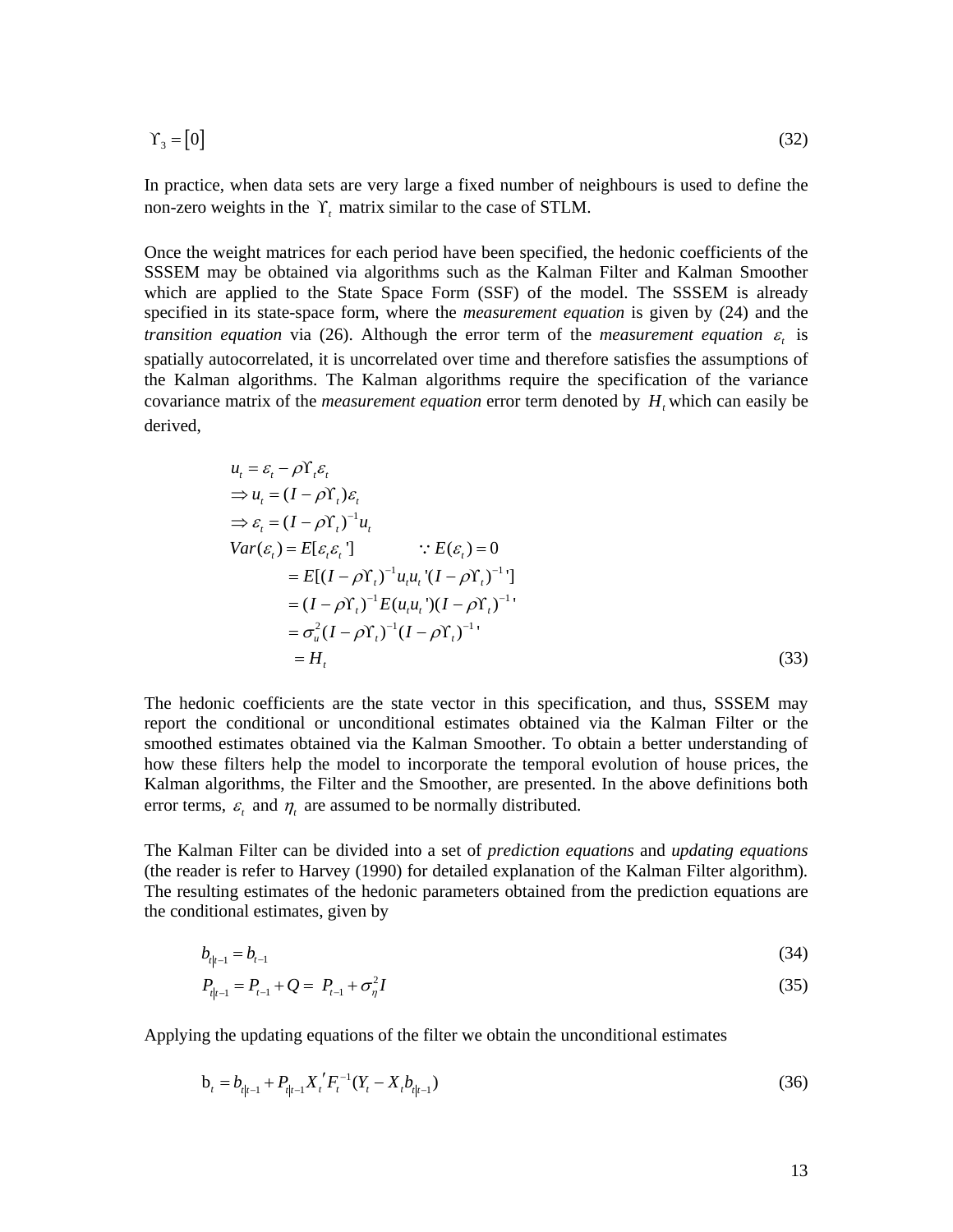$$
P_{t} = P_{t|t-1} - P_{t|t-1} X_{t}^{\'} F_{t}^{-1} X_{t} P_{t|t-1}
$$
\n(37)

$$
F_t = X_t P_{t|t-1} X_t' + H_t = X_t P_{t|t-1} X_t' + \sigma_u^2 (I - \rho Y_t)^{-1} (I - \rho Y_t)^{-1}
$$
\n(38)

In order to show how equations (35)-(38) incorporate the information over time, we show their expressions for three time periods.

#### *Period 1 conditionals*

$$
b_{1|0} = b_0
$$
  

$$
P_{1|0} = P_0 + \sigma_n^2 I
$$

*Period 1 unconditionals* 

$$
b_1 = b_{1|0} + P_{1|0} X_1' F_1^{-1} (Y_1 - X_1 b_{1|0})
$$
  
\n
$$
= b_0 + P_{1|0} X_1' [X_1 (P_0 + \sigma_\eta^2 I) X_1' +
$$
  
\n
$$
+ \sigma_u^2 (I - \rho Y_1)^{-1} (I - \rho Y_1)^{-1}']^{-1} (Y_1 - X_1 b_0)
$$
  
\n
$$
= f_{b1} (Y_1, b_0, P_0, \sigma_\eta^2, \sigma_u^2, \rho, Y_1, X_1)
$$
  
\n
$$
P_1 = P_{1|0} - P_{1|0} X_1' F_1^{-1} X_1 P_{1|0}
$$
  
\n
$$
= P_{1|0} - P_{1|0} X_1' [X_1 (P_0 + \sigma_\eta^2 I) X_1' +
$$
  
\n
$$
+ \sigma_u^2 (I - \rho Y_1)^{-1} (I - \rho Y_1)^{-1} J_1' X_1 P_{1|0}
$$
  
\n
$$
= f_{p1} (Y_1, P_0, \sigma_\eta^2, \sigma_u^2, \rho, X_1)
$$
  
\n
$$
F_1 = X_1 P_{1|0} X_1' + \sigma_u^2 (I - \rho Y_1)^{-1} (I - \rho Y_1)^{-1}
$$

In the first period the Kalman Filter estimates for the hedonic coefficients are a function of the spatial relationships of the houses observed in period one, via  $Y_1$ . Therefore this estimate only considers the information available in period one, the spatial relationships and the observations of the dependent and independent variables. With each recursion the estimates of the hedonic coefficients and the covariance matrix become increasingly complex (the expression for the third period coefficient estimate is over a page long) if fully expanded therefore for periods two and three the conditional and unconditional estimates are given as a general function rather than an explicit expression. The full derivation and the explicit functional forms of all the general functions presented in this Section are provided in Appendix 1 of Svetchnikova (2007). The goal of this Section is to analyze where each piece of information is assimilated into the obtained estimates and thus compare this process to that utilized by the STLM.

*Period 2 conditionals* 

$$
b_{2|1} = b_1
$$
  
=  $f_{b21}(\Upsilon_1, b_0, P_0, \sigma_\eta^2, \sigma_u^2, \rho, Y_1, X_1)$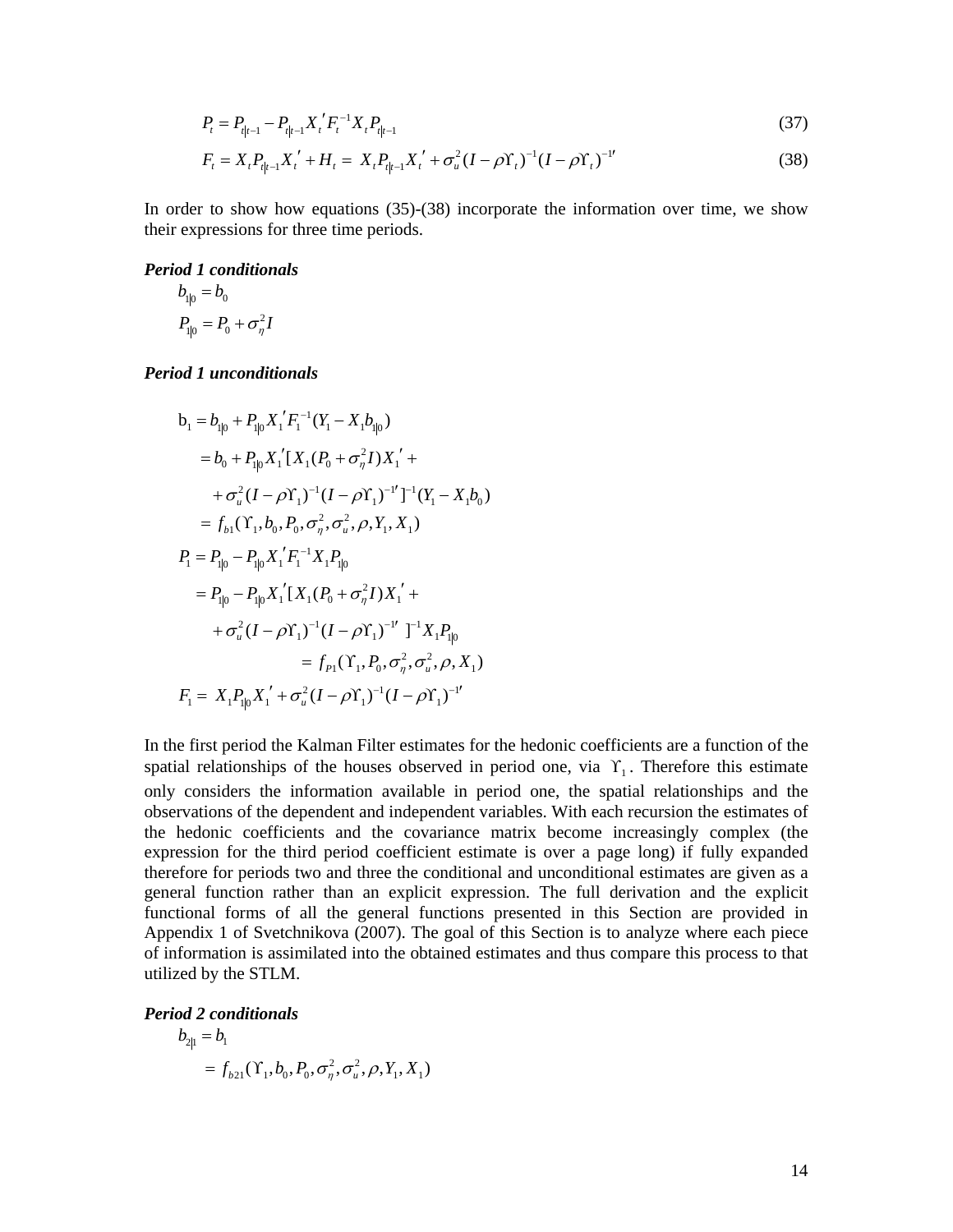$$
P_{2|1} = P_1 + \sigma_\eta^2 I
$$
  
=  $f_{P21}(\Upsilon_1, P_0, \sigma_\eta^2, \sigma_u^2, \rho, X_1)$ 

*Period 2 unconditionals* 

$$
b_2 = b_{2|1} + P_{2|1} X_2' F_2^{-1} (Y_2 - X_2 b_{2|1})
$$
  
\n
$$
= f_{b21}(\Upsilon_1, \dots) + f_{p21}(\Upsilon_1, \dots) X_2' f_{F2}^{-1}(\Upsilon_1, \Upsilon_2, \dots) (Y_2 - X_2 f_{b21}(\Upsilon_1, \dots))
$$
  
\n
$$
= f_{b2}(\Upsilon_1, \Upsilon_2, b_0, P_0, \sigma_\eta^2, \sigma_u^2, \rho, X_1, X_2, Y_1, Y_2)
$$
  
\n
$$
P_2 = P_{2|1} - P_{2|1} X_2' F_2^{-1} X_2 P_{2|1}
$$
  
\n
$$
= f_{p21}(\Upsilon_1, \dots) - f_{p21}(\Upsilon_1, \dots) X_2' f_{F2}^{-1}(\Upsilon_1, \Upsilon_2, \dots) X_2 f_{p21}(\Upsilon_1, \dots)
$$
  
\n
$$
= f_{p2}(\Upsilon_1, \Upsilon_2, P_0, \sigma_\eta^2, \sigma_u^2, \rho, X_1, X_2)
$$
  
\n
$$
F_2 = X_2 P_{2|1} X_2' + \sigma_u^2 (I - \rho \Upsilon_2)^{-1} (I - \rho \Upsilon_2)^{-1'}
$$
  
\n
$$
= f_{F2}(\Upsilon_1, \Upsilon_2, P_0, \sigma_\eta^2, \sigma_u^2, \rho, X_1, X_2)
$$

*Period 3 conditionals* 

$$
b_{3|2} = b_2
$$
  
=  $f_{b32}(\Upsilon_1, \Upsilon_2, b_0, P_0, \sigma_\eta^2, \sigma_u^2, \rho, X_1, X_2, Y_1, Y_2)$   

$$
P_{3|2} = P_2 + \sigma_\eta^2 I
$$
  
=  $f_{p32}(\Upsilon_1, \Upsilon_2, P_0, \sigma_\eta^2, \sigma_u^2, \rho, X_1, X_2)$ 

*Period 3 unconditionals* 

$$
b_{3} = b_{3|2} + P_{3|2} X_{3}^{'} F_{3}^{-1} (Y_{3} - X_{3} b_{3|2})
$$
  
\n
$$
= f_{b32} (Y_{1}, Y_{2}...) + f_{p32} (Y_{1}, Y_{2}...) X_{3}^{'} f_{F3}^{-1} (Y_{1}, Y_{2}, Y_{3}...) (Y_{3} - X_{3} f_{b32} (Y_{1}, Y_{2}...))
$$
  
\n
$$
= f_{b3} (Y_{1}, Y_{2}, Y_{3}, b_{0}, P_{0}, \sigma_{\eta}^{2}, \sigma_{u}^{2}, \rho, X_{1}, X_{2}, X_{3}, Y_{1}, Y_{2}, Y_{3})
$$
  
\n
$$
P_{3} = P_{3|2} - P_{3|2} X_{3}^{'} F_{3}^{-1} X_{3} P_{3|2}
$$
  
\n
$$
= f_{p32} (Y_{1}, Y_{2}...) - f_{p32} (Y_{1}, Y_{2}...) X_{3}^{'} f_{F3}^{-1} (Y_{1}, Y_{2}, Y_{3}...) X_{3} f_{p32} (Y_{1}, Y_{2}...)
$$
  
\n
$$
= f_{p2} (Y_{1}, Y_{2}, Y_{3}, P_{0}, \sigma_{\eta}^{2}, \sigma_{u}^{2}, \rho, X_{1}, X_{2}, X_{3})
$$
  
\n
$$
F_{3} = X_{3} P_{3|2} X_{3}^{'} + \sigma_{u}^{2} (I - \rho Y_{3})^{-1} (I - \rho Y_{3})^{-1}
$$
  
\n
$$
= f_{F3} (Y_{1}, Y_{2}, Y_{3}, P_{0}, \sigma_{\eta}^{2}, \sigma_{u}^{2}, \rho, X_{1}, X_{2}, X_{3})
$$

The conditional estimates in each period take into account the spatial relationships observed in previous periods, the initial conditions on the state vector and the three covariance parameters. For example, in period three the conditional estimates of the hedonic coefficients are based on the information on the houses observed in periods one and two. This is similar to the principle applied to the STLM where the model is designed so that the estimates only consider the spatial relationships between previous observations. However, if the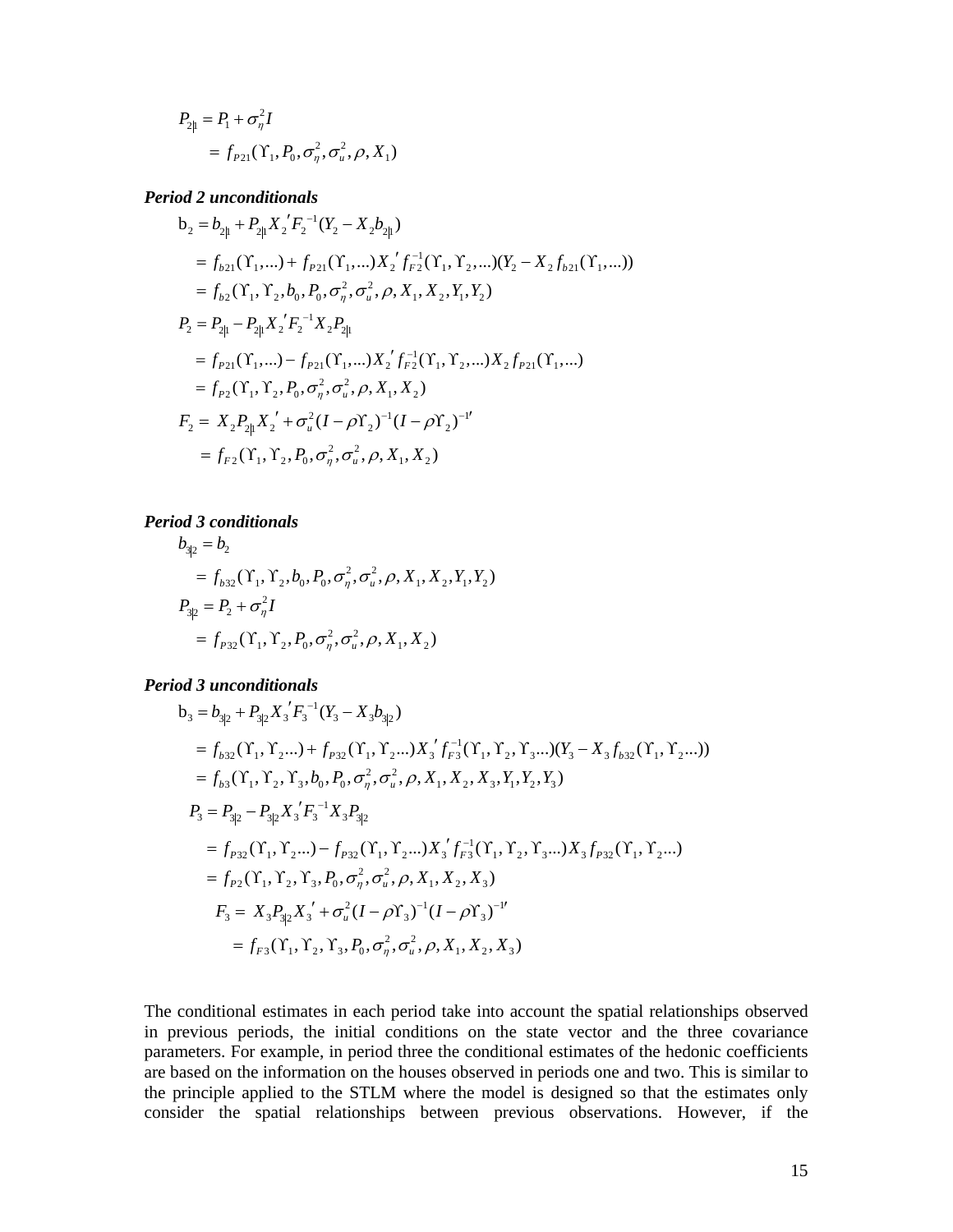unconditional estimates are used then the *updating equations* ensure that contemporaneous period information is also taken into account.

In the final period recursion of the Kalman Filter the unconditional estimates of the hedonic coefficients and the covariance matrix of these estimates utilize all the information in the sample. Importantly, this information has entered in a sequential form, and the relative importance of new information is added through the matrix  $F_t$ .

The initial state (starting values) for the Kalman Filter in the SSSEM model is specified to suit the non-stationary nature of the *transition equation*. If the *transition equation* is stationary and time invariant the starting values for the filter are given implicitly by the model specifications via the unconditional mean and variance of the state vector (hedonic coefficient vector). However, in the case of non-stationarity Harvey (1990) suggests two possible approaches. One approach assumes the initial state vector to be fixed and thus the initial variance is zero. The second approach, chosen by Cominos *et al.* (2007) for the SSSEM specification, is to define the initial state vector as random with a diffuse distribution, defining the initial variance to be very large which reflects the lack of prior knowledge about the state vector. This approach implies that the estimates obtained via the Kalman Filter recursions in the periods near the beginning of the sample may be very inaccurate and very sensitive to different choices of starting values. The initial iterations of the Kalman Filter need a burn-in period to assimilate enough information from the data to yield reliable estimates.

The Kalman Smoother is an algorithm applied to the unconditional estimates obtained via the Kalman Filter and its purpose is to adjust estimates in each period to account for all the information in the sample. For example, the first period unconditional estimate of the hedonic coefficient vector will be updated such that the smoothed estimate will be based on the information in all the periods in the sample. We present below that equations of a fixed interval Kalman Smoother to illustrate the process.

$$
b_{t|T} = b_t + P_t * (b_{t+1|T} - b_t) \qquad t = 1,...,T
$$
  
\n
$$
P_{t|T} = P_t + P_t * (P_{t+1|T} - P_{t+1|t}) P_t *'
$$
  
\n
$$
P_t^* = P_t' P_{t+1|t}^{-1}
$$

As the recursions of the Kalman Smoother work backwards, the smoothing algorithm begins with period T-1, as period T estimates are already based on the information of the entire sample and act as the starting values for this algorithm. For the above case of three time periods,

*Period 2 Smoother* 

$$
P_2^* = P_2' P_{3|2}^{-1}
$$
  
=  $[f_{P2}(\Upsilon_1, \Upsilon_2, \ldots)]' f_{P32}^{-1}(\Upsilon_1, \Upsilon_2, \ldots)$   
=  $f_{P2*}(\Upsilon_1, \Upsilon_2, P_0, \sigma_\eta^2, \sigma_u^2, \rho, X_1, X_2)$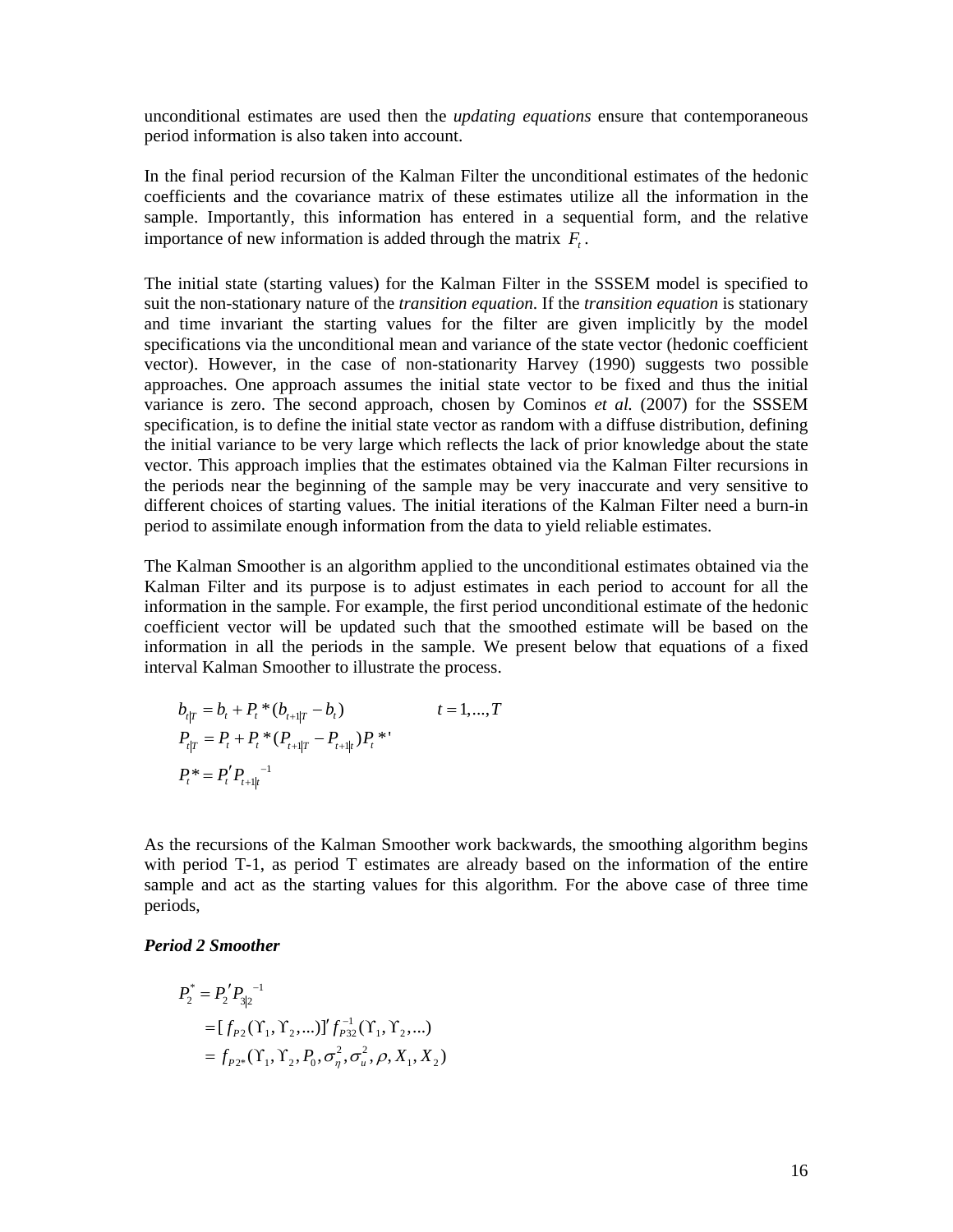$$
b_{2|3} = b_2 + P_2^*(b_{3|3} - b_2)
$$
  
\n
$$
= f_{b2}(\Upsilon_1, \Upsilon_2, \dots) + f_{p_{2*}}(\Upsilon_1, \Upsilon_2, \dots) \{f_{b3}(\Upsilon_1, \Upsilon_2, \Upsilon_3, \dots) - f_{b2}(\Upsilon_1, \Upsilon_2, \dots)\}
$$
  
\n
$$
= f_{b23}(\Upsilon_1, \Upsilon_2, \Upsilon_3, b_0, P_0, \sigma_\eta^2, \sigma_u^2, \rho, X_1, X_2, X_3, Y_1, Y_2, Y_3)
$$
  
\n
$$
P_{2|3} = P_2 + P_2^*(P_{3|3} - P_{3|2})P_2^{*\prime}
$$
  
\n
$$
= f_{p_2}(\Upsilon_1, \Upsilon_2, \dots) + f_{p_{2*}}(\Upsilon_1, \Upsilon_2, \dots) [f_{p_3}(\Upsilon_1, \Upsilon_2, \Upsilon_3, \dots) -
$$
  
\n
$$
- f_{p_{32}}(\Upsilon_1, \Upsilon_2, \dots) ] [f_{p_{2*}}(\Upsilon_1, \Upsilon_2, \dots)]'
$$
  
\n
$$
= f_{p_{23}}(\Upsilon_1, \Upsilon_2, \Upsilon_3, P_0, \sigma_\eta^2, \sigma_u^2, \rho, X_1, X_2, X_3)
$$

The smoothed coefficients () and the smoothed covariance matrix () are updated such that they now make use of all the information in the sample. The smoothed estimates and covariance matrix for period two now contain the information of all the spatial weight matrices,  $Y_1, Y_2$  and  $Y_3$ . However, in reality economic agents in period two do not possess the information contained in  $\Upsilon_3$  therefore the smoothed estimate for period two does not accurately reflect the information of economic agents in period two. Similarly, the first period estimates are smoothed to include the information of the entire sample.

#### *Period 1 Smoothed*

$$
b_{1|3} = b_1 + P_1^*(b_{2|3} - b_1)
$$
  
\n
$$
= f_{b1}(\Upsilon_1, \dots) + f_{p_{1}*}(\Upsilon_1, \dots) [f_{b23}(\Upsilon_1, \Upsilon_2, \Upsilon_3, \dots) - f_{b1}(\Upsilon_1, \dots)]
$$
  
\n
$$
= f_{b13}(\Upsilon_1, \Upsilon_2, \Upsilon_3, b_0, P_0, \sigma_\eta^2, \sigma_\mu^2, \rho, X_1, X_2, X_3, Y_1, Y_2, Y_3)
$$
  
\n
$$
P_{1|3} = P_1 + P_1^*(P_{2|3} - P_{2|1})P_1^{*}
$$
  
\n
$$
= f_{p_1}(\Upsilon_1, \dots) + f_{p_{1*}}(\Upsilon_1, \dots) [f_{p_{23}}(\Upsilon_1, \Upsilon_2, \Upsilon_3, \dots) - f_{p_{21}}(\Upsilon_1, \dots)][f_{p_{1*}}(\Upsilon_1, \dots)]'
$$
  
\n
$$
= f_{p_{13}}(\Upsilon_1, \Upsilon_2, \Upsilon_3, b_0, P_0, \sigma_\eta^2, \sigma_\mu^2, \rho, X_1, X_2, X_3)
$$

Although theoretically the choice of the smoothed coefficient for the SSSEM specification is inconsistent in a forecasting sense, the impact on the results in practice may not be very significant. The difference between the smoothed and the Kalman Filter estimates (conditional and unconditional) of the coefficient vector and its covariance matrix is expected to be greatest near the beginning of the sample. The adjustment is scaled by a function of the covariance matrix of the respective period, which also implies the adjustment is greatest at the beginning of the sample period as the initial state vector is assumed to have a diffuse distribution.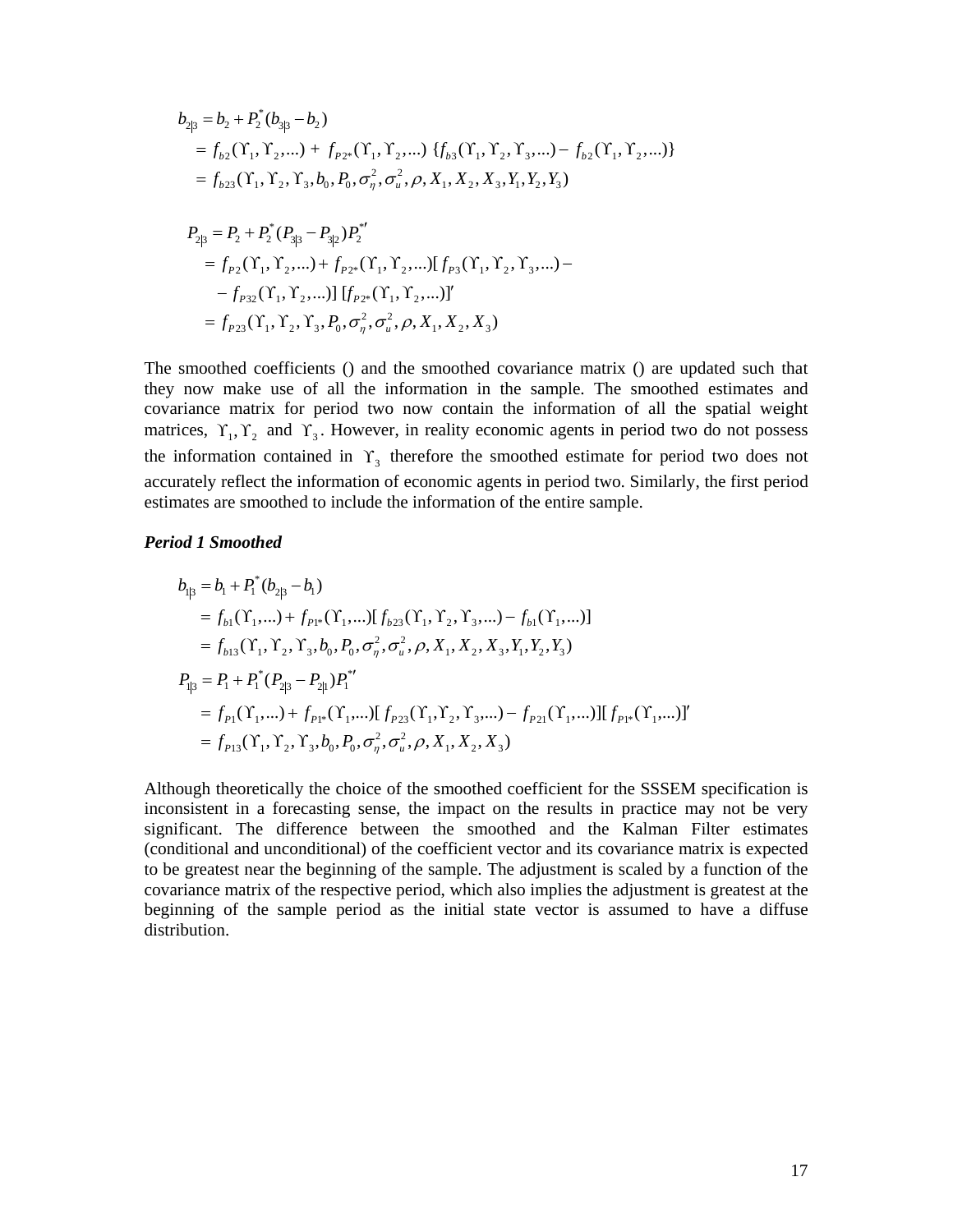# **3. Empirical Results**

### **3.1 Introduction**

To complement the analytical discussion, the State Space Spatial Error Model (SSSEM) and the Spatial Temporal Linear Model (STLM) are applied to a real estate data set from the Brisbane Metropolitan area. The data are discussed next.

### **3.2 Model and Data**

The model and data used in this study are that from Cominos (2006) and Cominos *et al* (2007). The hedonics included in the model are determined by data availability. This data set contains the house sale price, date of sale (month,year), size of the lot (Area), number of Bedrooms, number of bathrooms, number of car parking spaces (includes carport and lock up garage, denoted by CarLug), and the number and street address which were geocoded into longitude and latitude coordinates.

Cominos (2006) discusses in detail the problem of the reliability of real estate data. As the data from more recent years tend to be more reliable due to improvements in the collection and maintenance of data sets, for the purpose of the empirical comparison of the STLM and the SSSEM the data previous to the period 1985-2005 have been excluded. This period provides more than enough data to conduct the comparison as the quantity of data rises at an increasing rate with time. The upward trend in the quantity of data is illustrated for the period 1985-2000 in Figure 2.



**Figure 2: Number of observations per Month** 

The original data set by Cominos (2006) included houses with acreage. As the aim of models such as the STLM and the SSSEM is to model a 'typical' house, these houses were filtered out from the data for the purpose of this study. By modeling a 'typical' house the STLM and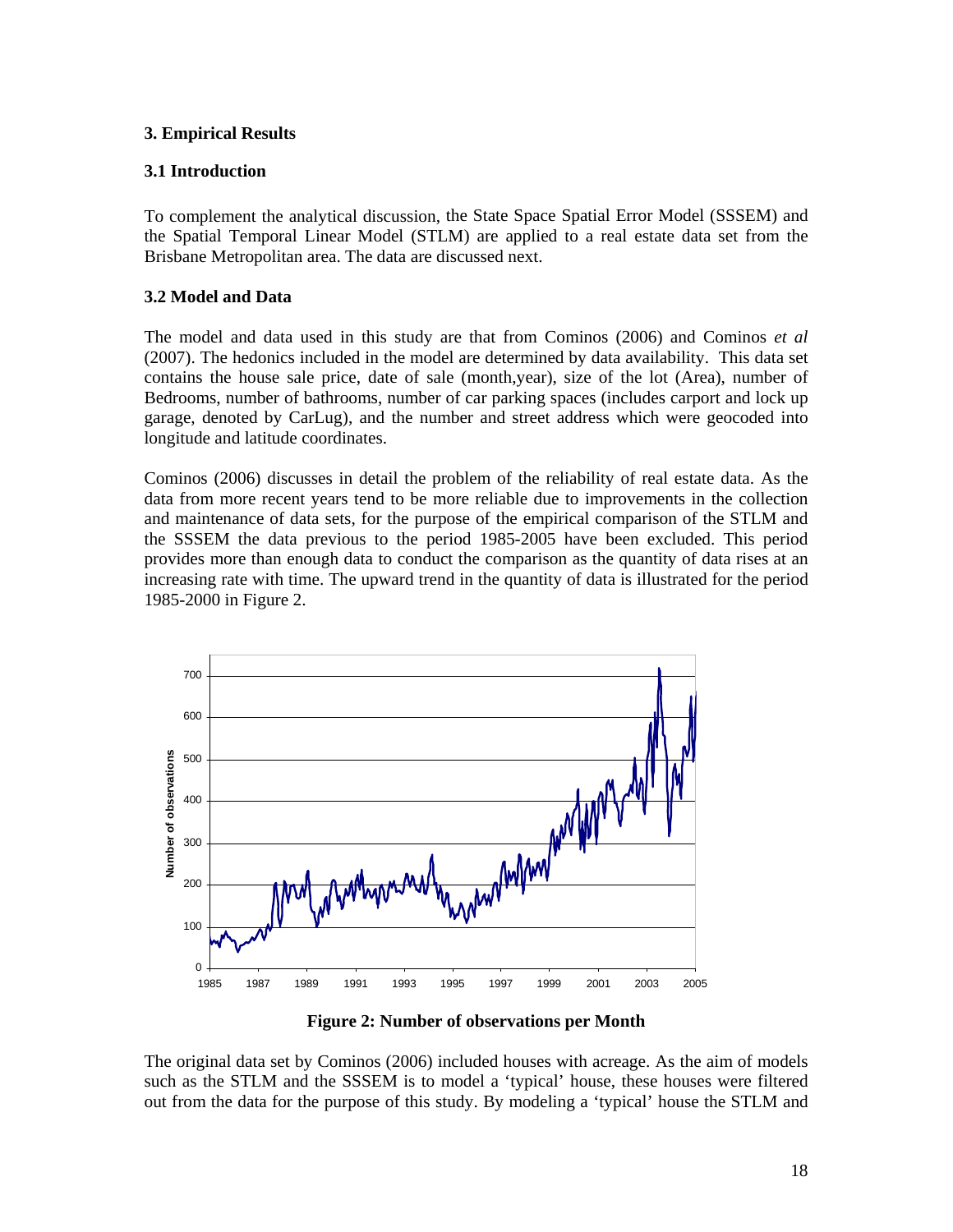the SSSEM minimize the problem of heterogeneity in the hedonic residuals. Neither of the modeling specifications correct for heterogeneity which is inherent in the real estate market as it is not homogeneous by nature, thus the houses in the data set should be as homogenous as possible while allowing for enough variation in the hedonics to give reliable estimates of the hedonic coefficients. As a result houses with a number of CarLug, bedrooms and bathrooms larger than six were excluded in this study. The distributions and summary statistics for the prices as well as hedonic variables are illustrated next.

The hedonic variables included in the provided data set have been chosen for a number of reasons. The information about these hedonics has been more commonly available for most properties and similar variables are often used in the literature. The distribution and the summary statistics for the area in square meters, the number of bedrooms, the number of bathrooms and the number of car spaces and lock up garages are presented in Figure 3 to Figure 9.



*Figure 3: Area Variable (m2 )* 

The area variable is relatively symmetrical in its distribution however the right tail is longer than the left even though the number of observations in the range 1250 square meters and over is relatively small. Thus overall most of the houses in the data set are between 250 and 1250 centered around 600 square meters. Due to the outliers in the right hand tail of the distribution the range of the Area variable is quite large, 101 to 1999 square meters. To decrease the effect of the right hand tail and thus reduce the influence of large observations the log of the Area is used as a hedonic variable in the empirical comparison rather than the Area variable. In addition, the dependent variable will also be in the log form therefore the log form of the Area variable yields a convenient elasticity interpretation to the Area coefficient.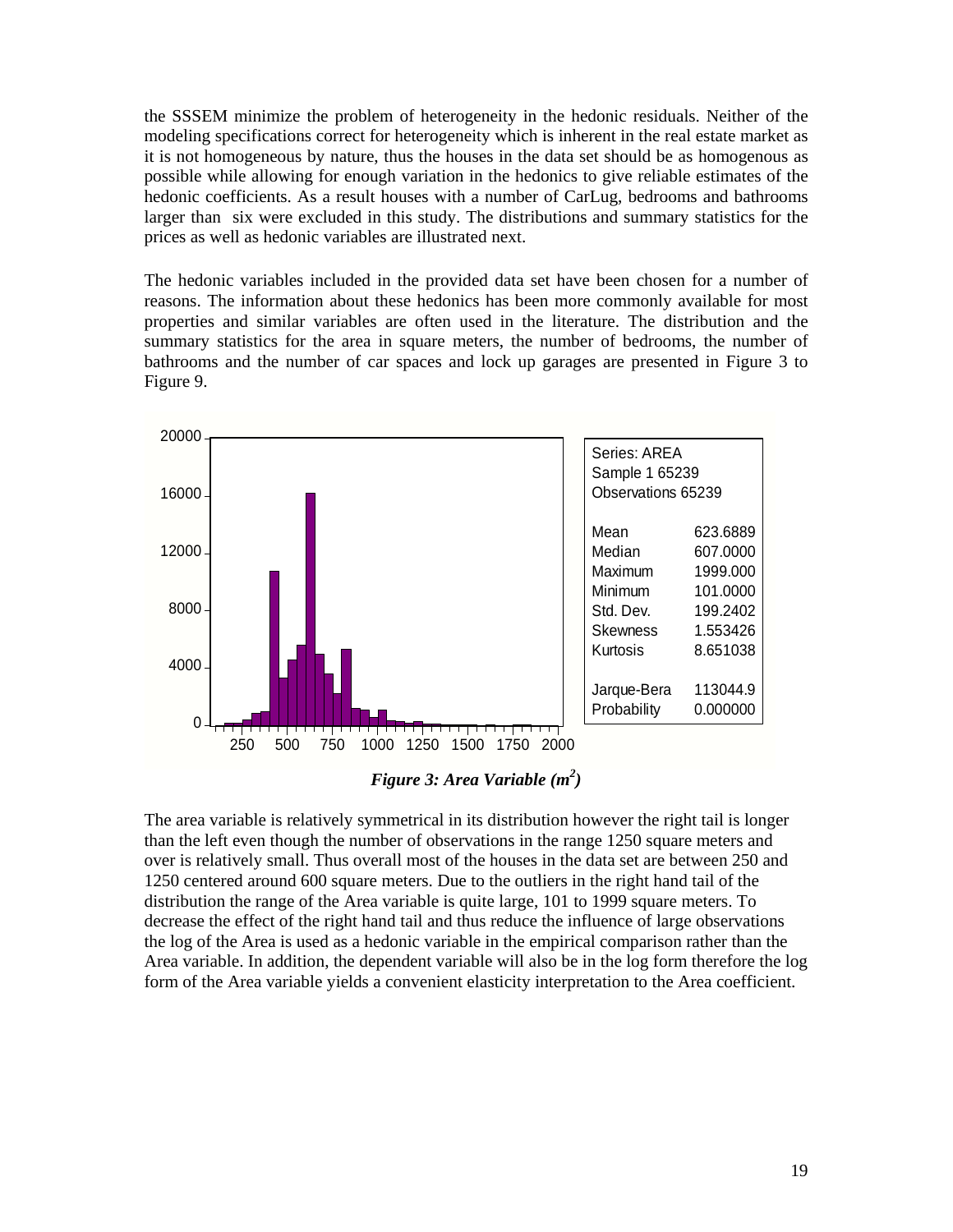

*Figure 4: Ln(Area) Variable* 

Taking the log of the variable reduces its range by scaling large values more than small ones and therefore in this case may increase computational feasibility by reducing the values of some of the elements in the hedonic matrix.





The distribution of the Bedrooms variable is close to symmetrical with a slight right skew. The median number of bedrooms for the data set is three, which is a logical estimate for a typical house.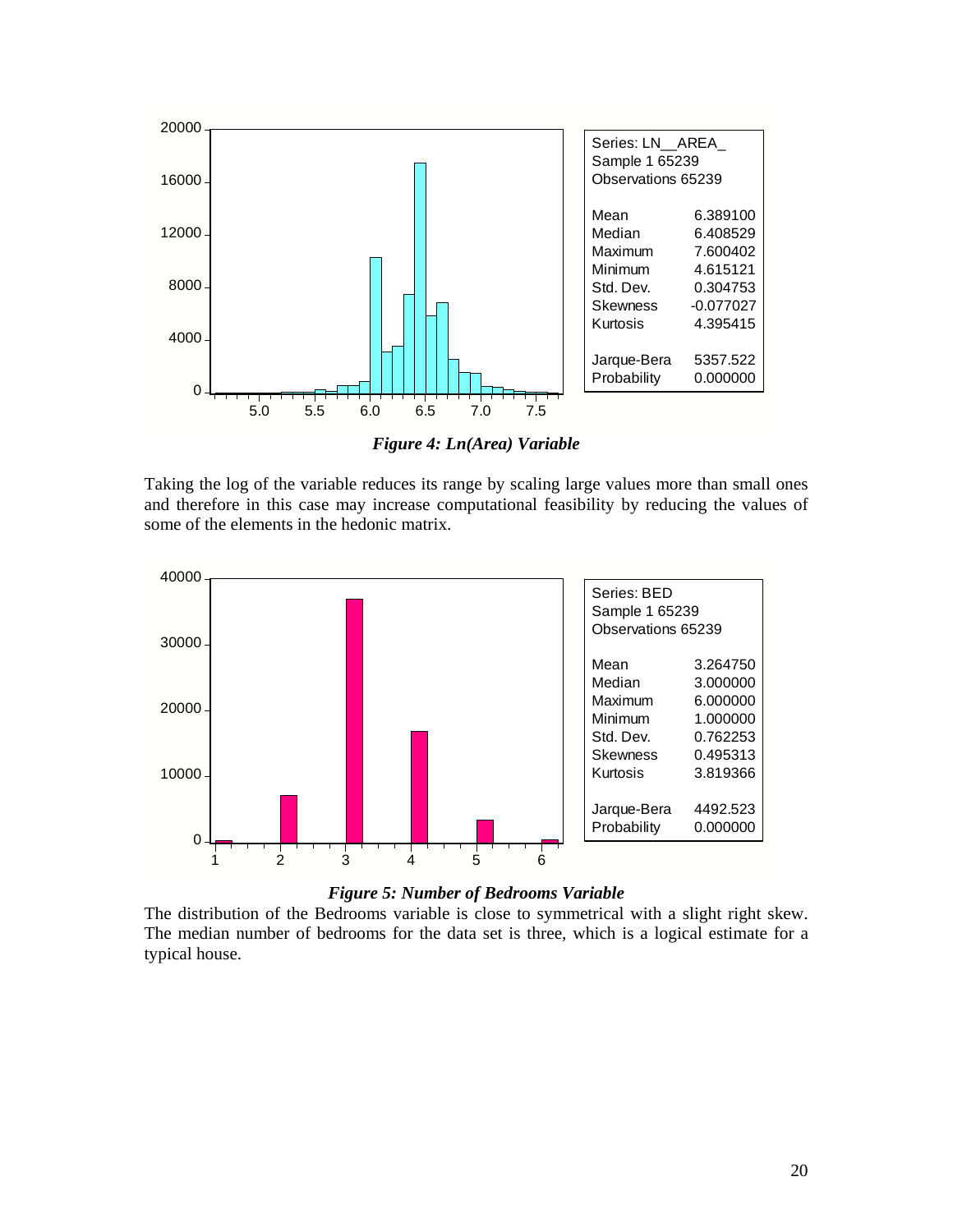



The distribution of the Bathroom variable is skewed to the right indicating that although most houses have more than one bedroom the number of bathrooms tend to be mostly between one and three. Even for houses where six bedrooms are observed the number of bathrooms tends to be smaller. This result is not out of the ordinary as a typical house is not expected to contain a very large number of bathrooms.



*Figure 7: Number of Car Spaces and Lockup Garages Variable* 

In the discussion of the creation of the original data set, Cominos (2006) notes that the variable for car spaces is observed for some houses while others may contain a variable for a lock up garage. As these variables are very closely related the author combines the two variables into the CarLug variable which denotes the sum of the number of car spaces and the number of lock up garages. Most of the distribution for this variable is contained between values of one and two which is considered to be quite standard for a typical house in the Brisbane Metropolitan area.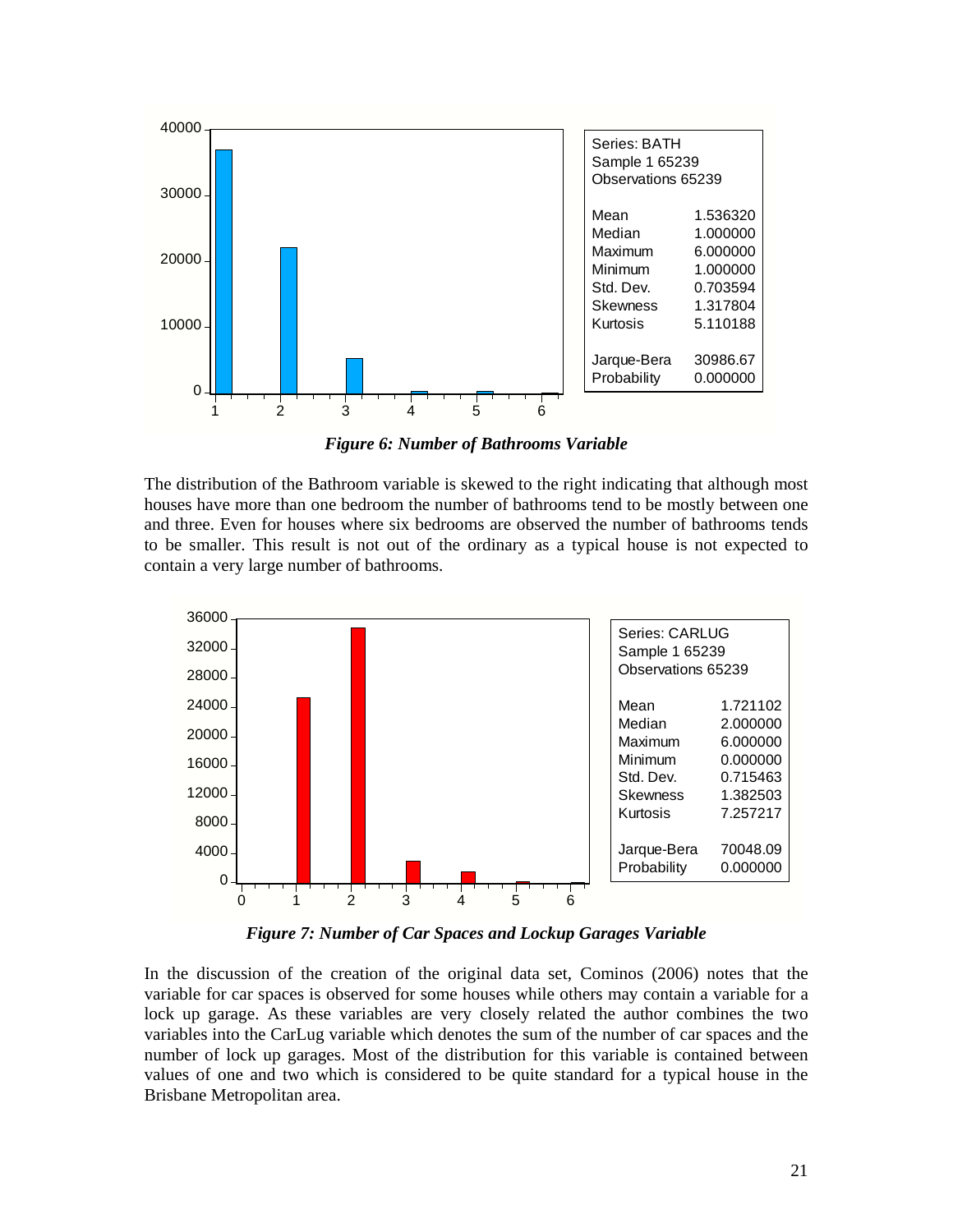The dependent variable in many hedonic models in the literature is given as log of the house price rather than just the house price to render the distribution more symmetrical. Normality is a common assumption for the error terms in the regression thus the dependent variable is expected to also be approximately Normal. For example, the Kalman Filter<sup>1</sup> applied in the estimation of the coefficients of the SSSEM model requires the normality assumption to be valid. The semi-log form of the model also serves to correct for heteroskedasticity between the house value and the residuals as the prediction error increases in size with more expensive dwellings.



*Figure 8: House Prices* 

Although the data set has been filtered further to exclude atypically large houses with a greater number of bedrooms, bathrooms or car spaces than six, it is difficult to exclude smaller atypical luxury homes. A luxury home may be determined partly by location however they are difficult to detect thus even the cleaned data distribution is heavily right skewed with a long, thin, right tail. Most of the typical houses in the data set range between \$1090 (minimum value) and \$100,000 however there are houses priced up to \$5,900,000. The filtered data set contains ninety six houses which have a sales price below \$10,000. Although this sales price seems too low to be realistic it may have resulted due to circumstances of the sale such as the house may have been in a bad state of disrepair or the seller wanted to sell immediately and was not concerned about the low price. As the underlying factors of these low price observations are unknown, it may not be appropriate just to exclude them from the data set as it may lead to biased results. Therefore they have not been filtered out from the data set. A more in depth investigation of the underlying reasons for such low prices is an avenue for further research however it is not investigated in this paper.

 $\overline{a}$ 

<sup>&</sup>lt;sup>1</sup> Although the Kalman Filter may be altered to accommodate non-Gaussian data, the Kalman Filter specifications given in this paper assume normality.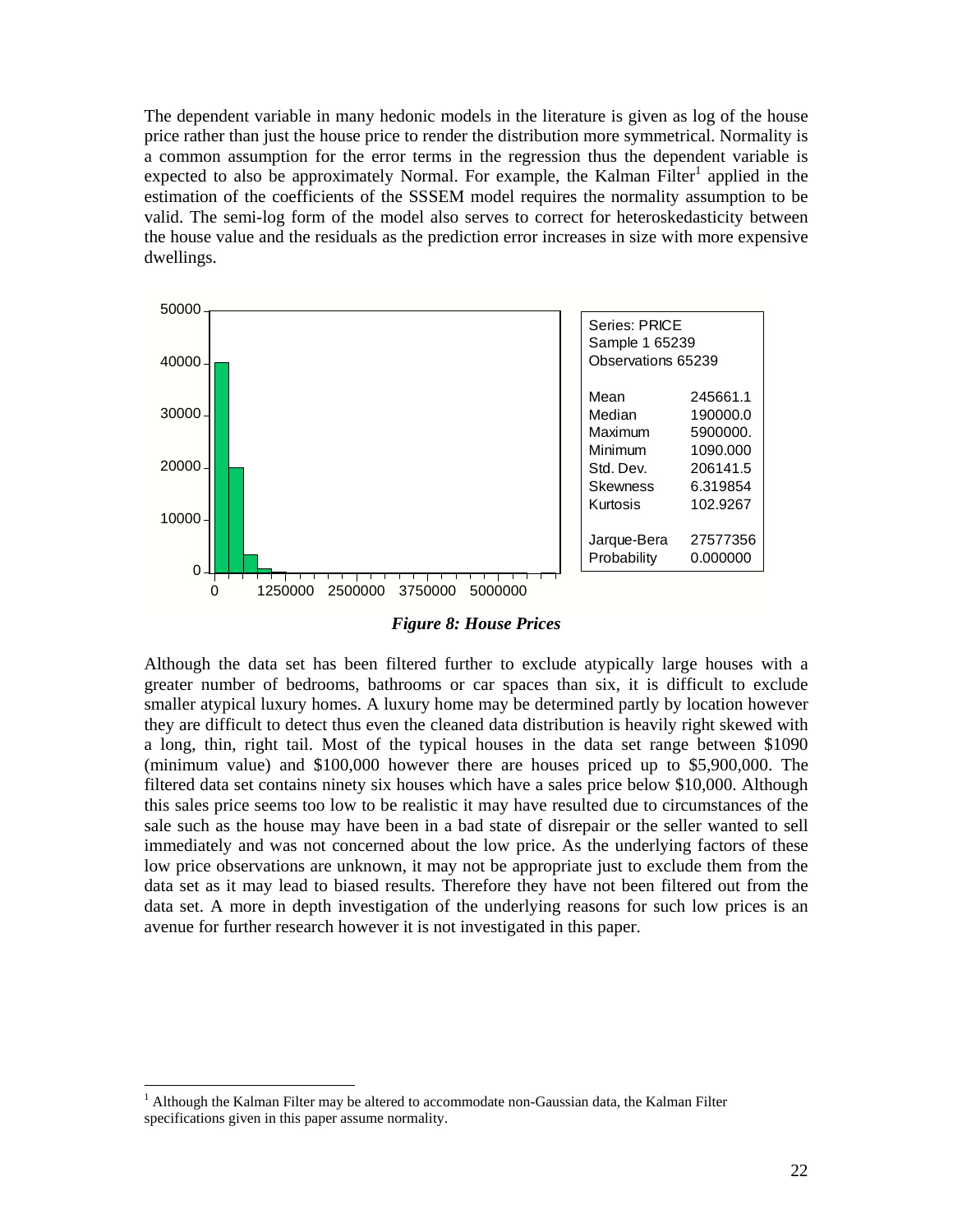

*Figure 9: Log of House Prices* 

Taking the log of the house price renders the distribution of the variable approximately symmetric. The skewness of the distribution is reduced dramatically from 6.3 for the price to - 0.27 for the log of the price.

The data may be tested for spatial autocorrelation via common spatial tests such as the Moran *I*, LR and LM tests. However as these tests have been performed on the data set by Cominos *et al*. (2007) only the conclusions are given in this paper. All the three tests performed on the data yield the result of the existence of spatial autocorrelation in the error of the hedonic model. Spatial autocorrelation is expected to occur in real estate data sets and is discussed in detail in the literature. On the other hand, testing the data for temporal autocorrelation yields more daunting problems. A Moran *I* type of spatial autocorrelation test is performed on data aggregated over some given time period thus, similarly to test for temporal autocorrelation data may be aggregated over space. However, the method of aggregation is unclear. A logical procedure to aggregation would be a submarket approach, where observations are aggregated over submarkets. Unfortunately the definition of submarkets requires in depth analysis of the spatial correlations in the data which is outside the scope of this paper. Therefore testing of the data for temporal autocorrelation is an avenue for further research.

# **3.3 Estimation Results**

Both of the models have been coded in Matlab, the Matlab code for both models is available from the authors. As predicted via the analytical results the STLM specification leads to computational problems due to the large size of the data set therefore a moving window approach is taken to the estimation. The SSSEM specification yields monthly estimates for the hedonic coefficients therefore to compare the coefficient estimates of the SSSEM and the STLM, the monthly SSSEM estimates are averaged over each year. The averages of the estimated coefficients for the two models are relatively similar and the movements of the coefficients over time also confirm the results obtained in the previous section.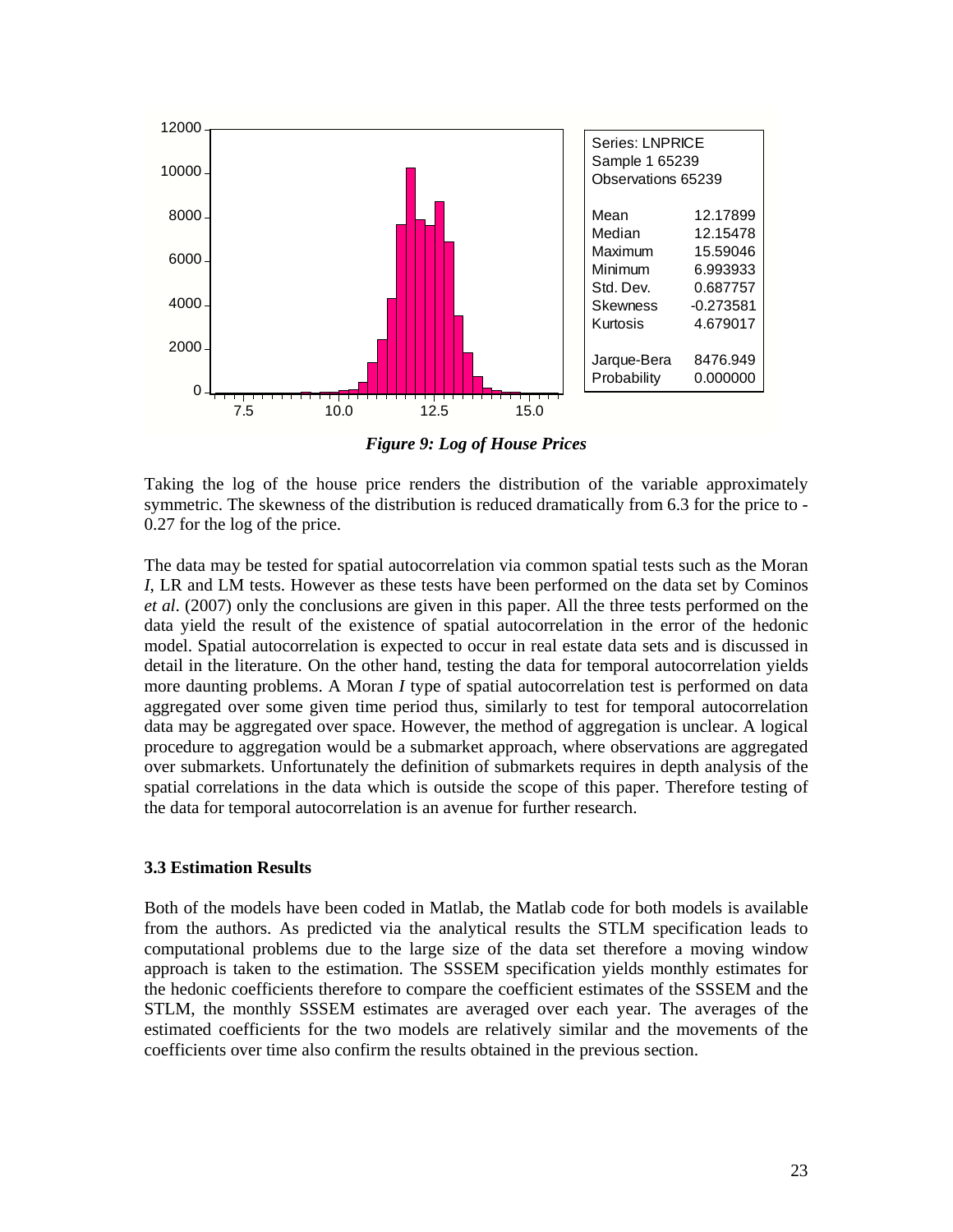### **3.3.1 STLM Results**

The application of the STLM to the Brisbane Metropolitan data set 1985 to 2005 resulted in computational difficulties. The attempt to run the program was made on three different computers however all attempts were unsuccessful. Although the model makes use of sparse matrices to aid computation it is nevertheless quite restrictive in the sample size it is able to handle. The problem lies in the process of the construction of the individual neighbour matrices. Once constructed, due to their sparsity their large dimensions should not cause computational problems however to construct these matrices the distance between each pair of observations must be calculated and recorded in an *N* by *N* matrix. As the potential neighbours only consist of previous observations this matrix will be lower triangular however, this still causes computational problems for sample sizes over  $9000<sup>2</sup>$ . As the data set used in this application consists of over 60,000 observations a direct comparison of the models over the entire sample has proven impossible without access to a server.

To tackle this problem the model was estimated using an overlapping windows approach. As the number of observations rises at an increasing rate over the sample period (see Figure 2**)**, the later years, 2001 to 2005, are the most problematic for the STLM specification. This period alone contains nearly 30,000 observations. As a result for the purpose of this empirical comparison only 16 years as opposed to 21 years of data are used, accounting for the period from 1985 to 2000. Although it would have been interesting to see the results of the two models for the more recent years, 16 years of data are still enough to conduct the empirical comparison effectively. Even with the exclusion of the more recent five years of data, to apply a window of an equal duration over the period, each window could not be extended to over two years.

The STLM coefficients were estimated for each two year window over the period 1985 to 2000. As the windows overlap for all the years in this period with the exception of the first and last year, the coefficient estimates were taken as averages of the two overlapping windows for each year. The dependent variable in the hedonic regression equation of the STLM is the log of the house price rather than just the house price therefore the direct interpretation of the coefficients is not the shadow price of each characteristic. The coefficients for the Bedroom, Bathroom and CarLug variables may be interpreted as the percentage change in the house price given a one unit change in the respective variable. Cominos *et at* (2007) highlight an identification problem in the original model between the intercept and Area coefficient, as in this paper no attempt has been made to change the original specification, no interpretation of the Area coefficients is provided in the empirical comparison.

The hedonic coefficient estimates for each window with the exception of the Area variable are transformed into the shadow prices of each characteristic by multiplying the coefficients obtained via the STLM specification by the average price of a house in each estimation window. The average house prices have increased nearly three fold over the period 1985 to 2000 therefore the expectation is that the shadow prices of the hedonics should also increase over the period even if there is a downward trend in the coefficients in the semi-log form of the model. Table 2 illustrates the trend in house prices over the sample period.

 $\overline{a}$  $2^2$  The data set used by Pace et al (2000) had 5243 houses.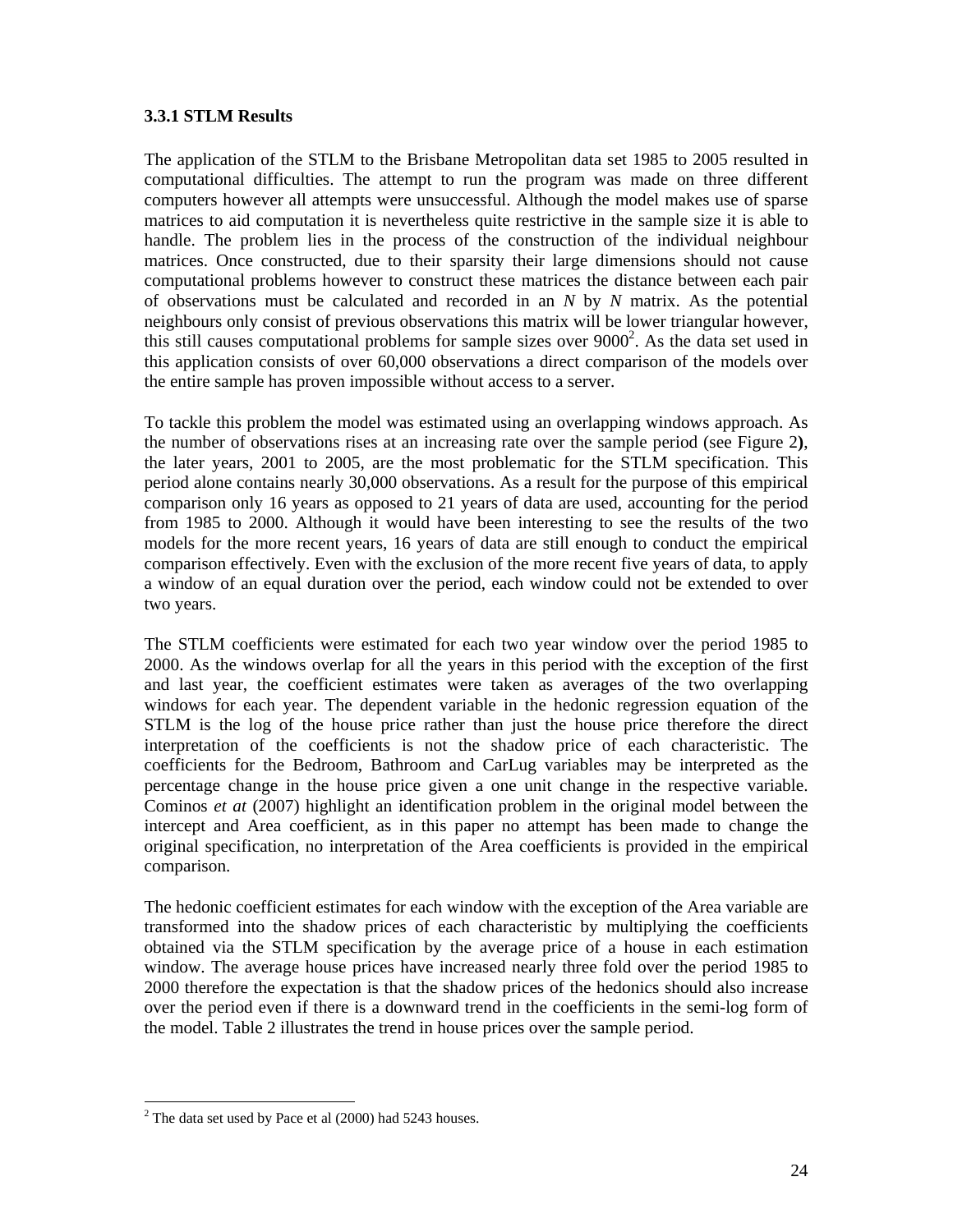| <b>Time Period</b> | <b>Average House Price</b> |
|--------------------|----------------------------|
| 1985-1986          | \$66,675                   |
| 1986-1987          | \$70,905                   |
| 1987-1988          | \$84,616                   |
| 1988-1989          | \$103,538                  |
| 1989-1990          | \$126,199                  |
| 1990-1991          | \$134,825                  |
| 1991-1992          | \$138,924                  |
| 1992-1993          | \$147,531                  |
| 1993-1994          | \$156,114                  |
| 1994-1995          | \$160,260                  |
| 1995-1996          | \$161,739                  |
| 1996-1997          | \$166,454                  |
| 1997-1998          | \$174,506                  |
| 1998-1999          | \$184,184                  |
| 1999-2000          | \$192,814                  |

**Table 2: Average House Prices** 

Table 3 shows the shadow prices of the three house characteristics obtained from the STLM.

|                    |                | 310.01.01111.01111.0111.000 |            |
|--------------------|----------------|-----------------------------|------------|
| <b>Time Period</b> | <b>Bedroom</b> | <b>Bathroom</b>             | CarLug     |
| 1985-1986          | \$2,613.66     | \$6,140.78                  | \$2,166.94 |
| 1986-1987          | \$2,517.11     | \$5,516.37                  | \$808.31   |
| 1987-1988          | \$4,112.32     | \$6,422.33                  | \$2,293.08 |
| 1988-1989          | \$5,466.83     | \$9,349.52                  | \$4,503.92 |
| 1989-1990          | \$7,723.35     | \$10,562.82                 | \$2,700.65 |
| 1990-1991          | \$8,871.47     | \$12,296.02                 | \$3,047.04 |
| 1991-1992          | \$8,002.05     | \$13,461.78                 | \$4,751.22 |
| 1992-1993          | \$6,919.21     | \$13,956.45                 | \$4,175.13 |
| 1993-1994          | \$6,790.98     | \$15,751.94                 | \$2,997.40 |
| 1994-1995          | \$8,926.48     | \$19,231.19                 | \$1,234.00 |
| 1995-1996          | \$11,176.14    | \$16,125.34                 | \$3,509.73 |
| 1996-1997          | \$10,669.70    | \$15,946.29                 | \$4,161.35 |
| 1997-1998          | \$10,226.05    | \$18,061.37                 | \$5,043.22 |
| 1998-1999          | \$11,990.36    | \$20,131.27                 | \$5,912.30 |
| 1999-2000          | \$13,921.14    | \$20,881.70                 | \$5,379.50 |

**Table 3: STLM Shadow Prices** 

The results illustrate plausible estimates, all of which are significant, for the Bedroom, Bathroom and CarLug shadow prices. However, the value of an extra bathroom relative to an extra bedroom seems high. This result may stem from the effect of missing hedonics that are significant contributors to the overall price of a house. Another possible explanation for this effect may be that an extra bathroom implies a larger house than an extra bedroom or a more luxurious house. The problem of missing variables is discussed by Cominos (2006) in the application of the SSSEM to the original data set. However, this problem stems from the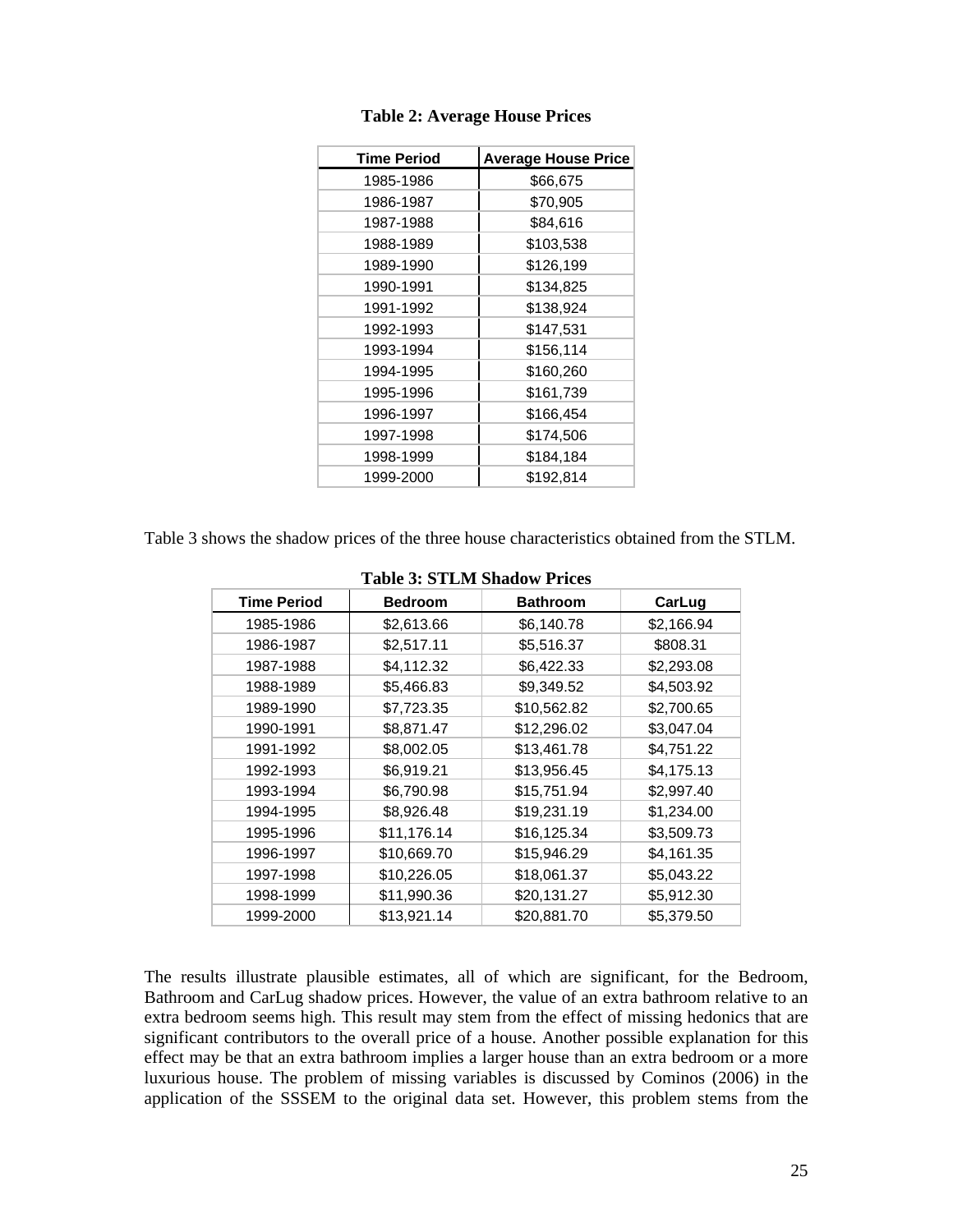availability of information on hedonic characteristics and not from the model specification. The Bathroom, Bedroom, CarLug and Area variables were used as the information on these variables was available for most of the houses in the Brisbane Metropolitan area. Thus, as stated, the Bathroom coefficient is likely to be correlated with other hedonics that have not been included in the model and is therefore results in a much higher shadow price than expected by picking up the shadow prices of the missing hedonics as well as its own. There is an upward trend over the sample in all three shadow prices illustrated in Table 3 as expected. The shadow price for an extra car space fluctuates over the sample period however the shadow price for an additional bedroom and an additional bathroom illustrate a steady upward trend over the sample period.

### **3.3.2 SSSEM Results**

The estimation of the SSSEM did not result in any computational problems. However as the STLM could only be applied to the period 1985 to 2000, the SSSEM was also estimated for this period for the purpose of the comparison. One period for the SSSEM is taken to be one month, therefore this model specification yields one hundred and ninety two estimates for each of the hedonic coefficients. The spatial weight matrices are constructed using a Delaunay Triangulation Algorithm. The construction of the weight matrix by the Delaunay Triangulation Algorithm allows a different number of spatial neighbours for each property depending on the position of the property within the spatial domain and the variation in the density of points over the spatial domain. As discussed the application of the Kalman Smoother is considered inappropriate in the context of predictions of real estate prices. Therefore, the SSSEM coefficients are given either via the conditional estimates or the unconditional estimates yielded by the Kalman Filter. The use of the unconditional estimates implies the agents in the market mold their preferences based on current period and previous periods' information. On the other hand, the utilization of the conditional estimates implies that consumers base their preferences only on previous periods' information.

Similarly to the STLM specification the dependent variable is given as the log of the house price therefore to obtain the shadow prices of the hedonics the coefficients obtained via the SSSEM are multiplied by the average house price each period. Table 4 illustrates the average shadow prices for each year in the sample period for the hedonics (excluding the Area variable as stated in the previous section) using the conditional Kalman Filter coefficient estimates. Table 5 illustrates the results obtained if the unconditional results are utilized. The monthly estimates seem to move in cycles therefore the model may require a seasonal component. Attempts to account for the seasonality by considering one period as a quarter or specifying the SSSEM with seasonal dummies did not lead to promising results. Therefore, to account for the seasonality in the estimates a more formal modeling technique than simply inserting seasonal dummies into the modeling structure may be required. This investigation is outside of the scope of this paper however the results of the inclusion of the seasonal dummies and quarterly estimates are given in Appendix 3 of Svetchnikova (2007).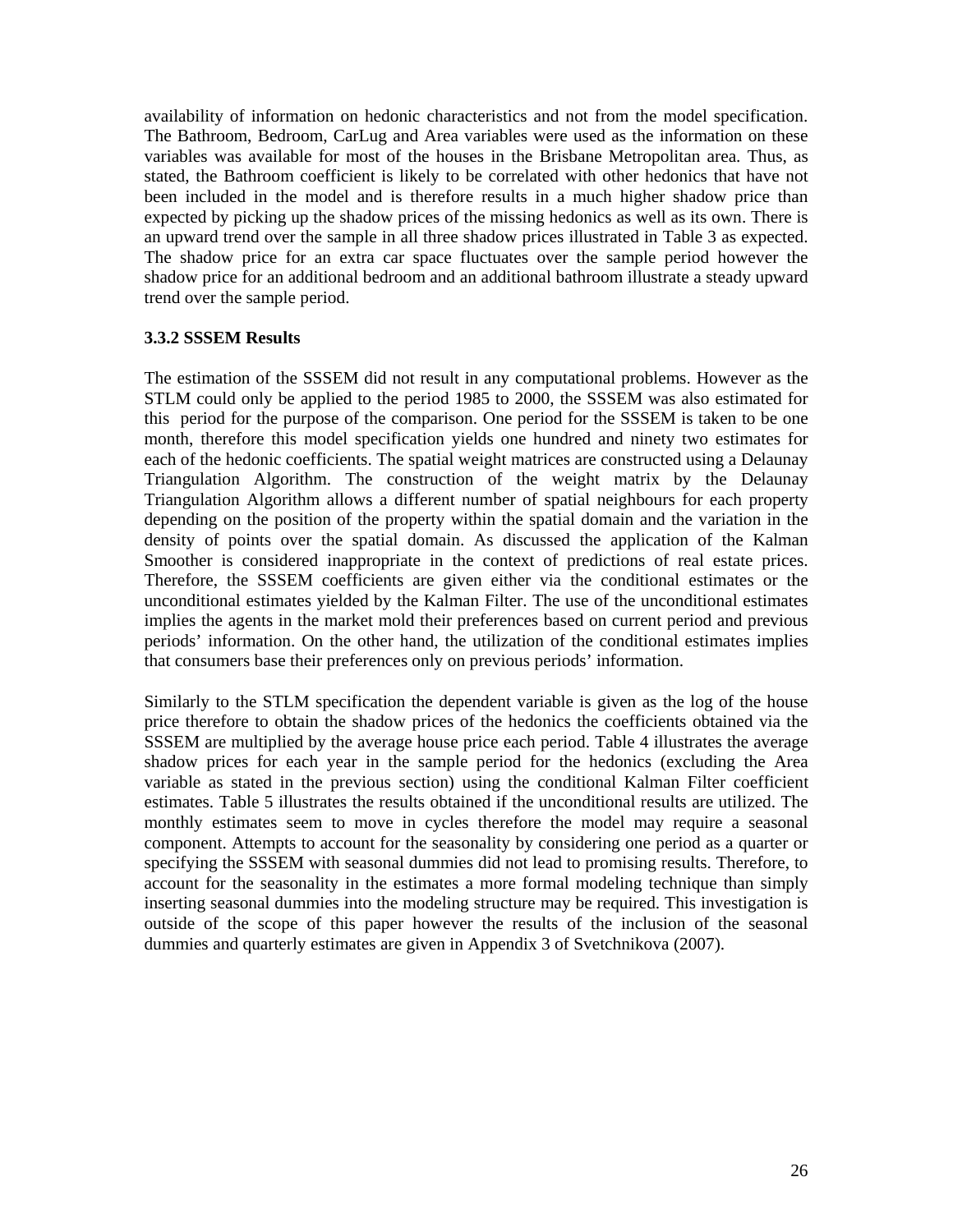| <b>Conditional Estimates of Coefficients</b> |                |                 |         |  |  |
|----------------------------------------------|----------------|-----------------|---------|--|--|
| Year                                         | <b>Bedroom</b> | <b>Bathroom</b> | CarLug  |  |  |
| 1986                                         | \$2,691        | \$9,461         | \$2,262 |  |  |
| 1987                                         | \$3.888        | \$10,560        | \$3,332 |  |  |
| 1988                                         | \$6,844        | \$9,484         | \$3,256 |  |  |
| 1989                                         | \$5,587        | \$18,598        | \$6,061 |  |  |
| 1990                                         | \$12,324       | \$16,264        | \$2,264 |  |  |
| 1991                                         | \$9,724        | \$18,061        | \$4,940 |  |  |
| 1992                                         | \$8,337        | \$20,877        | \$5,742 |  |  |
| 1993                                         | \$6,049        | \$22,540        | \$7.353 |  |  |
| 1994                                         | \$9,390        | \$25,732        | \$3.574 |  |  |
| 1995                                         | \$12,203       | \$29,993        | \$300   |  |  |
| 1996                                         | \$14,392       | \$24,031        | \$8,172 |  |  |
| 1997                                         | \$15,599       | \$24,084        | \$3,486 |  |  |
| 1998                                         | \$14,694       | \$30,628        | \$6,796 |  |  |
| 1999                                         | \$18,052       | \$29,712        | \$8,358 |  |  |
| 2000                                         | \$19,539       | \$34,110        | \$7.656 |  |  |

**Table 4: SSSEM Conditional Shadow Prices** 

Due to the specification of the  $SSSEM<sup>3</sup>$  the conditional and unconditional estimates of the coefficients obtained via the Kalman Filter are not dramatically different. As a result the estimated shadow prices of the hedonics differ only slightly between the conditional and unconditional specifications.

| <b>Unconditional Estimates of Coefficients</b> |          |          |            |  |  |
|------------------------------------------------|----------|----------|------------|--|--|
| Year                                           | Bedroom  | Bathroom | CarLug     |  |  |
| 1986                                           | \$2,451  | \$9,834  | \$1,903.19 |  |  |
| 1987                                           | \$4,128  | \$10,666 | \$2,718.67 |  |  |
| 1988                                           | \$6,998  | \$10,406 | \$4,137.89 |  |  |
| 1989                                           | \$5,742  | \$16,904 | \$5,677.43 |  |  |
| 1990                                           | \$12,308 | \$17,183 | \$2,176.88 |  |  |
| 1991                                           | \$9,009  | \$18,854 | \$6,976.16 |  |  |
| 1992                                           | \$8,610  | \$20,472 | \$4,571.01 |  |  |
| 1993                                           | \$6,137  | \$23,098 | \$6,693.39 |  |  |
| 1994                                           | \$9,358  | \$25,392 | \$3,664.22 |  |  |
| 1995                                           | \$12,381 | \$30,119 | \$597.67   |  |  |
| 1996                                           | \$15,306 | \$23,568 | \$7,860.60 |  |  |
| 1997                                           | \$14,404 | \$25,450 | \$3,850.20 |  |  |
| 1998                                           | \$16,124 | \$28,177 | \$6,068.90 |  |  |
| 1999                                           | \$17,319 | \$31,320 | \$8,131.03 |  |  |
| 2000                                           | \$19,204 | \$34,495 | \$7,261.85 |  |  |

**Table 5: SSSEM Unconditional Shadow Prices** 

Although the trend in all shadow prices is upward for the SSSEM as well as the STLM, the SSSEM specification illustrates a greater change over the sample period. The estimates near the beginning of the sample period are very close for the two modeling specifications however towards the end of the sample period the estimates produced by the SSSEM specification are significantly greater than those of the STLM especially for the Bathroom and

<sup>&</sup>lt;sup>3</sup> This results from the transition equation in the SSF of the SSSEM being defined as a random walk.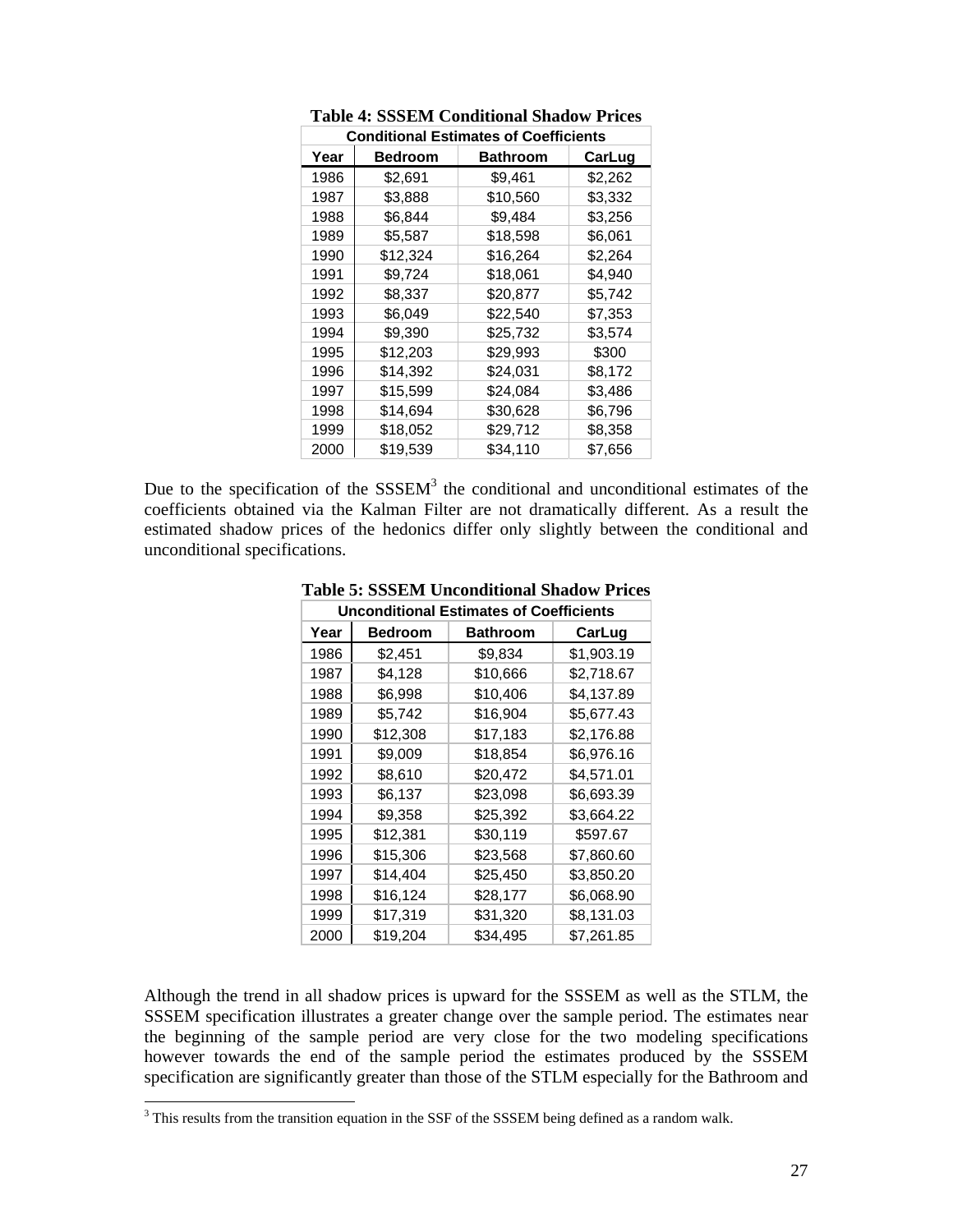Bedroom variables. The estimates of the shadow prices obtained via the SSSEM are all significant and plausible with the exception of the shadow price for a car space in 1995. The value for an extra car space in 1995 seems too low for both the conditional and unconditional estimates. A closer examination of the data in that year reveals several outliers.The presence of these observation results in some of the monthly estimates for the CarLug coefficient of the SSSEM to be negative and therefore the average coefficient for 1995 is unrealistically low. The presence of these observations warrants a review of the data obtained for the year 1995 to determine if these observations are a result of measurement error or some very specific circumstances.

Similarly to the STLM specification the relative sizes of the shadow prices of the Bedroom and Bathroom variables do not seem realistic. The Bathroom shadow price is too high relative to the Bedroom shadow price for the reasons already discussed.

The analytical derivations indicate that the estimates obtained via the STLM specification should be close to the average of the coefficients obtained via the Kalman Filter in the SSSEM. The data set used for this comparison states the time of sale by month thus the STLM estimates would incorporate the information of all the previous months for each observation respectively. The unconditional estimates given by the Kalman Filter incorporate the information obtained in the previous months as well as the current month in question. On the other hand the conditional estimates obtained via the Kalman Filter only incorporate the information obtained in the previous months and thus the average of the conditional estimates should be approximately the same as the STLM estimate for a given period. A disadvantage of using the Kalman Filter estimates to define the coefficients in the SSSEM is that the coefficient estimates near the beginning of the sample are unreliable and heavily dependent on the initialization values of the Kalman Filter, thus the year 1985 is not included in the comparison of the models. As the STLM estimates are obtained via overlapping two year windows (due to computational difficulties already stated), the yearly estimates are obtained as an average of the values obtained via the two overlapping windows for each year. The yearly estimate of the Bedroom coefficient for the two models is given in Table 6**.** Figure 10 illustrates the movement of the SSSEM conditional and unconditional monthly Bedroom coefficient estimates and the yearly Bedroom coefficient estimates obtained via the STLM.

| <b>Bedroom Coefficient</b> |                           |                             |             |  |  |
|----------------------------|---------------------------|-----------------------------|-------------|--|--|
| Year                       | <b>SSSEM(conditional)</b> | <b>SSSEM(unconditional)</b> | <b>STLM</b> |  |  |
| 1986                       | 0.039                     | 0.036                       | 0.037       |  |  |
| 1987                       | 0.054                     | 0.057                       | 0.042       |  |  |
| 1988                       | 0.074                     | 0.076                       | 0.051       |  |  |
| 1989                       | 0.048                     | 0.049                       | 0.057       |  |  |
| 1990                       | 0.092                     | 0.092                       | 0.064       |  |  |
| 1991                       | 0.072                     | 0.066                       | 0.062       |  |  |
| 1992                       | 0.059                     | 0.061                       | 0.052       |  |  |
| 1993                       | 0.040                     | 0.040                       | 0.045       |  |  |
| 1994                       | 0.059                     | 0.059                       | 0.050       |  |  |
| 1995                       | 0.076                     | 0.077                       | 0.062       |  |  |
| 1996                       | 0.089                     | 0.094                       | 0.067       |  |  |
| 1997                       | 0.092                     | 0.085                       | 0.061       |  |  |
| 1998                       | 0.082                     | 0.090                       | 0.062       |  |  |

**Table 6: Bedroom Coefficient Comparison**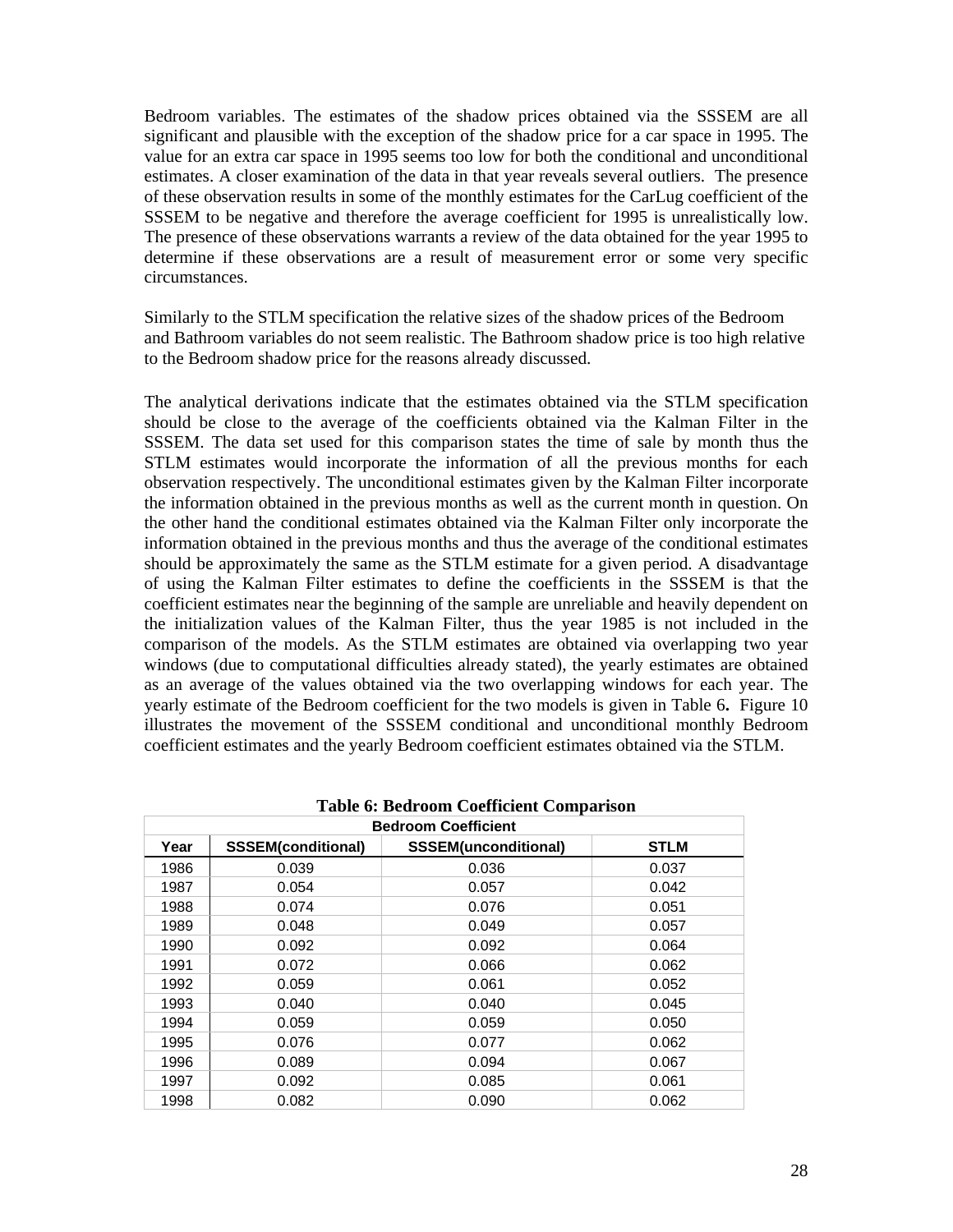

**Figure 10: Bedroom Coefficient over Time** 

The conditional and unconditional estimates obtained via the Kalman Filter are very similar. The estimates obtained via the STLM and the average of the estimates obtained via the SSSEM are relatively similar, which confirms the results obtained in Section 2. Figure 10 illustrates that the time path of the STLM estimate is around the average of the SSSEM estimates. The standard errors of the estimates are not presented here as it is unclear how to determine the appropriate measure of the standard errors given the overlapping windows approach of estimation for the STLM. Although the standard errors for the monthly SSSEM coefficients are obtained via the Kalman Filter, as with the overlapping windows approach for the STLM, an appropriate measure for the standard error for the average of the coefficients each year is also unclear.

The empirical results for the Bathroom coefficient differ more significantly between the two models than the Bedroom coefficient. The estimates of the Bathroom coefficient are slightly higher for the conditional and unconditional estimates of the SSSEM specification with respect to the estimates obtained via the STLM. Table 7 illustrates the average of the monthly estimates obtained via the SSSEM for each year and the average of the overlapping windows of the STLM for each year. Figure 11 shows the time series of the coefficient estimates for the STLM and the SSSEM. Although the time series of the two modeling techniques are not as close as those of the Bedroom coefficient, the STLM estimates are still relatively close to the average of the SSSEM estimates.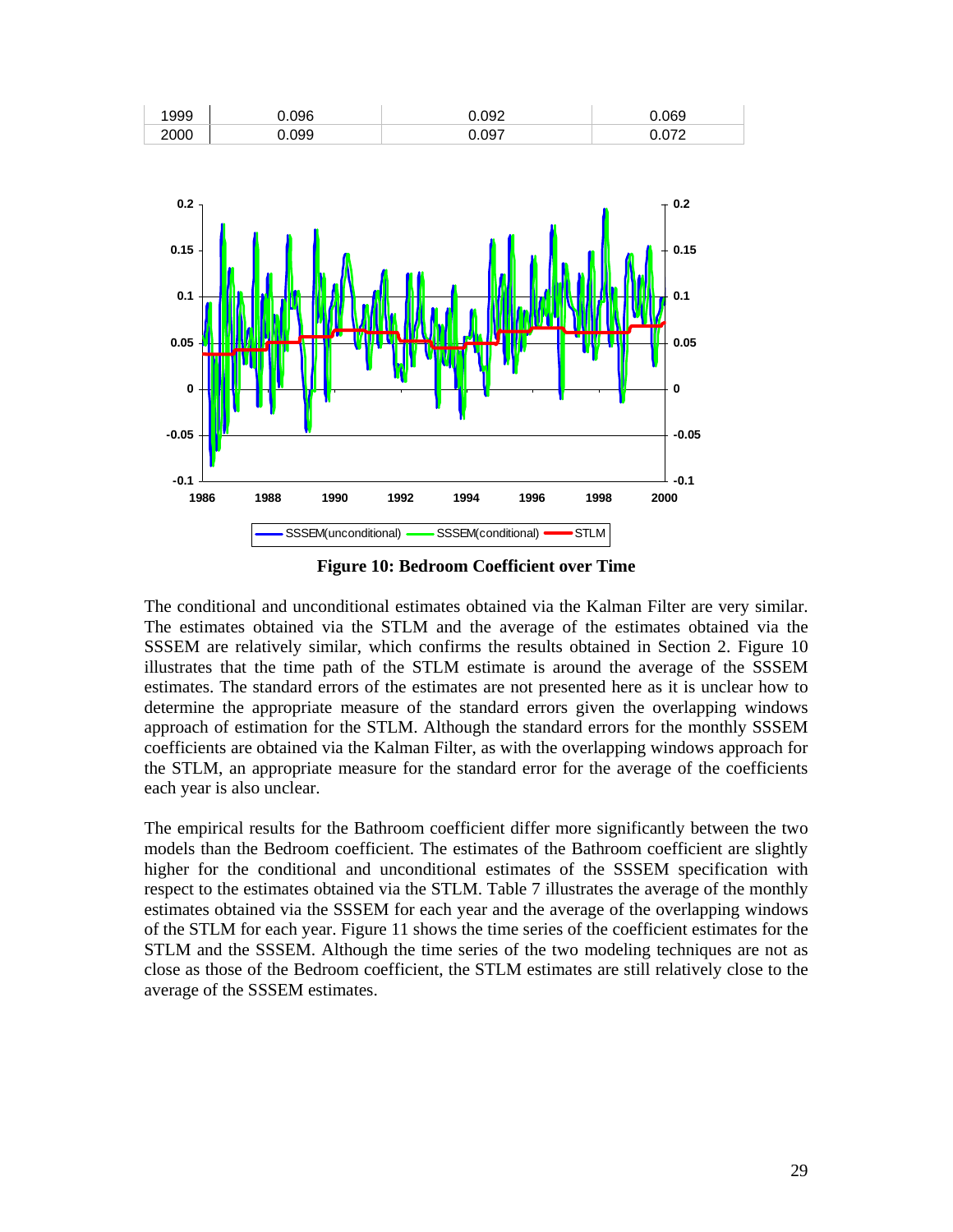| <b>Bathroom Coefficient</b> |                           |                             |             |  |  |
|-----------------------------|---------------------------|-----------------------------|-------------|--|--|
| Year                        | <b>SSSEM(conditional)</b> | <b>SSSEM(unconditional)</b> | <b>STLM</b> |  |  |
| 1985                        | 0.105                     | 0.104                       | 0.092       |  |  |
| 1986                        | 0.139                     | 0.144                       | 0.085       |  |  |
| 1987                        | 0.146                     | 0.147                       | 0.077       |  |  |
| 1988                        | 0.103                     | 0.113                       | 0.083       |  |  |
| 1989                        | 0.159                     | 0.144                       | 0.087       |  |  |
| 1990                        | 0.121                     | 0.128                       | 0.087       |  |  |
| 1991                        | 0.133                     | 0.139                       | 0.094       |  |  |
| 1992                        | 0.147                     | 0.144                       | 0.096       |  |  |
| 1993                        | 0.148                     | 0.151                       | 0.098       |  |  |
| 1994                        | 0.161                     | 0.159                       | 0.110       |  |  |
| 1995                        | 0.187                     | 0.187                       | 0.110       |  |  |
| 1996                        | 0.148                     | 0.145                       | 0.098       |  |  |
| 1997                        | 0.142                     | 0.150                       | 0.100       |  |  |
| 1998                        | 0.171                     | 0.157                       | 0.106       |  |  |
| 1999                        | 0.158                     | 0.167                       | 0.109       |  |  |
| 2000                        | 0.173                     | 0.175                       | 0.108       |  |  |

#### **Table 7: Bathroom Coefficient Comparison**



**Figure 11: The Bathroom Coefficient over Time** 

The estimates of the CarLug coefficient are also quite similar for the two modeling specifications. Similarly to the Bathroom coefficient, the average of the unconditional as well as the conditional estimates of the SSSEM for each year are higher than the estimates obtained via the STLM. These results are illustrated by Table 8. The time path of the coefficient estimates is shown via Figure 12**.** The path of the STLM coefficients over time is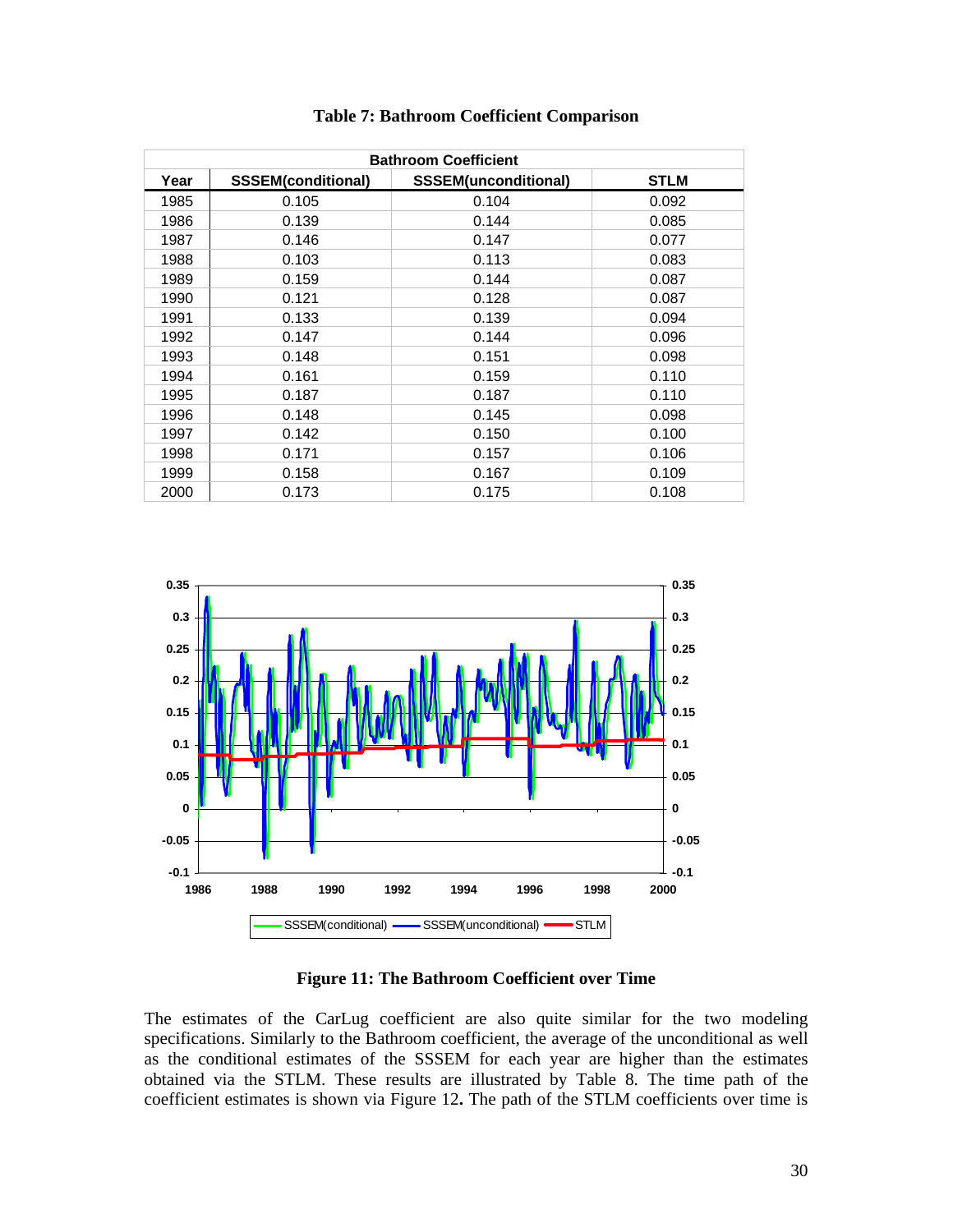approximately at the average of the SSSEM coefficients over time. These results are encouraging in light of the analytical findings of Section 2 and they seem confirmed via these empirical results.

| <b>CarLug Coefficient</b> |                           |                             |             |  |  |
|---------------------------|---------------------------|-----------------------------|-------------|--|--|
| Year                      | <b>SSSEM(conditional)</b> | <b>SSSEM(unconditional)</b> | <b>STLM</b> |  |  |
| 1986                      | 0.033                     | 0.028                       | 0.022       |  |  |
| 1987                      | 0.046                     | 0.038                       | 0.019       |  |  |
| 1988                      | 0.035                     | 0.045                       | 0.035       |  |  |
| 1989                      | 0.052                     | 0.049                       | 0.032       |  |  |
| 1990                      | 0.017                     | 0.016                       | 0.022       |  |  |
| 1991                      | 0.036                     | 0.051                       | 0.028       |  |  |
| 1992                      | 0.040                     | 0.032                       | 0.031       |  |  |
| 1993                      | 0.048                     | 0.044                       | 0.024       |  |  |
| 1994                      | 0.022                     | 0.023                       | 0.013       |  |  |
| 1995                      | 0.002                     | 0.004                       | 0.015       |  |  |
| 1996                      | 0.050                     | 0.048                       | 0.023       |  |  |
| 1997                      | 0.021                     | 0.023                       | 0.027       |  |  |
| 1998                      | 0.038                     | 0.034                       | 0.031       |  |  |
| 1999                      | 0.044                     | 0.043                       | 0.030       |  |  |
| 2000                      | 0.039                     | 0.037                       | 0.028       |  |  |

|  |  |  | <b>Table 8: CarLug Coefficient Comparison</b> |
|--|--|--|-----------------------------------------------|
|--|--|--|-----------------------------------------------|



**Figure 12: CarLug Coefficient over Time** 

Given the SSSEM has time varying coefficients, changes in preferences over time would be picked up by this specification as a trend (even if small). By having estimated the STLM, a fixed parameter model, with rolling windows, the coefficients have been allowed to evolve over time albeit in a more haphazard fashion than that imposed by the formal transition equation of the SSSEM.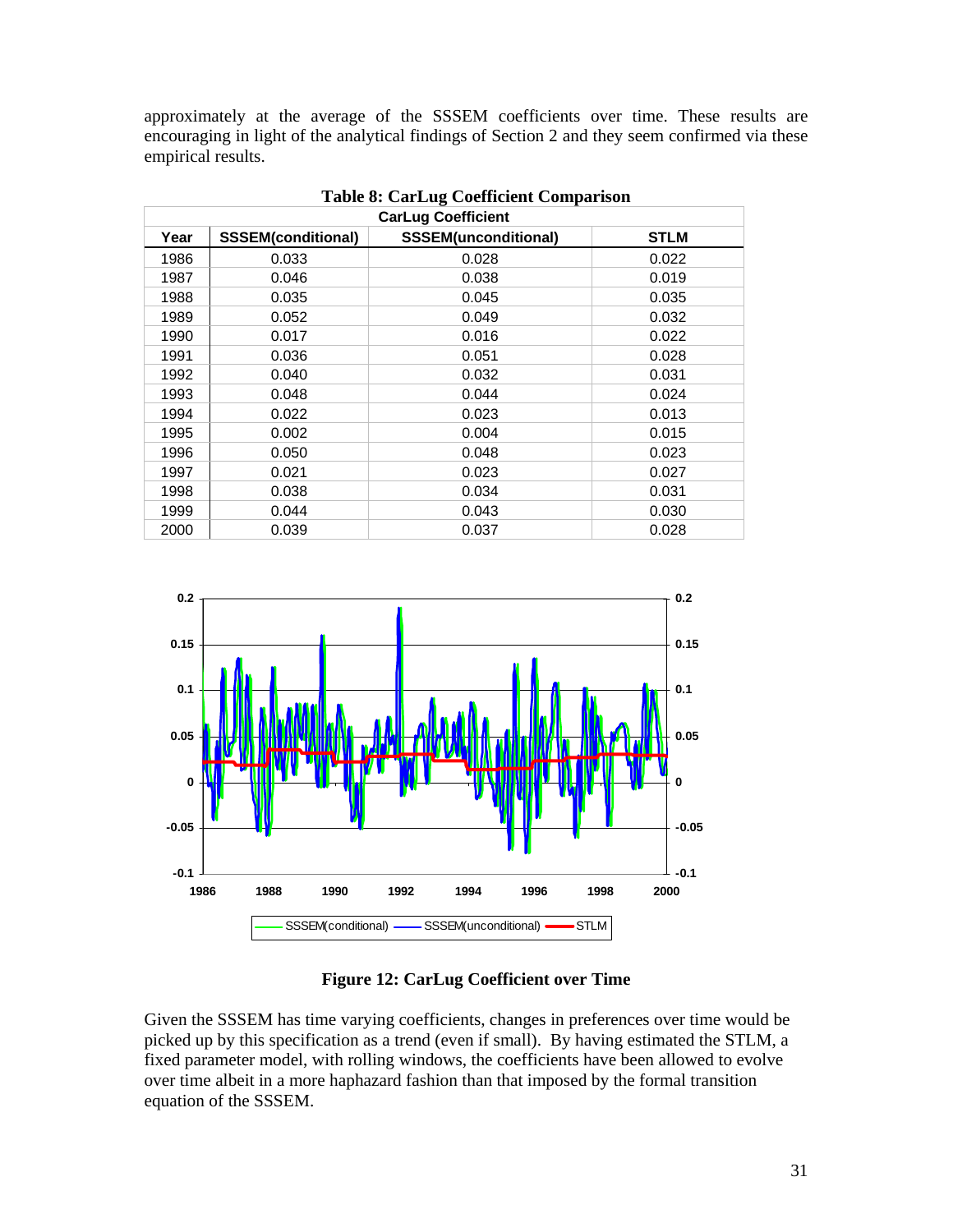### **3.4 Forecasting Accuracy**

Attempting to compare the accuracy of prediction for the two models leads to difficulties as the best method of comparison is unclear. Due to the different treatment of time by the two models they may be compared via the Root Mean Squared Error (RMSE) using the monthly coefficients of the SSSEM or averaging the coefficients to obtain an average estimated shadow price for each characteristic over the sample period. Here the two models are compared on their accuracy of predicting the log of the price of a typical house for each two year window for which the STLM was estimated. The prediction may also be compared for observations outside the sample however this is outside the scope of this paper. The predicted log of the price obtained via each of the models is compared to the price of a typical house in that time window. A typical house is given by the median values for each of the characteristics each period. During the sample period 1985 to 2000 the median house stays the same with each window, the plot is of 607 meters squared and the house has 3 bedrooms, 1 bathroom and 2 car spaces. Although the typical characteristics of a house do not change through time the log of the price for a typical house increases over time as illustrated by Table 10. Table 10 illustrates the log of the price of a typical house as implied by the data and as predicted by the two models.

| <b>Time Period</b> | Ln(Price) Data | <b>SSSEM conditional</b> | <b>SSSEM</b> unconditional | <b>STLM</b> |
|--------------------|----------------|--------------------------|----------------------------|-------------|
| 1986-1987          | 11.0429        | 10.9927                  | 10.9940                    | 11.2078     |
| 1987-1988          | 11.2118        | 11.1218                  | 11.1398                    | 11.4485     |
| 1988-1989          | 11.3964        | 11.3748                  | 11.3918                    | 11.6110     |
| 1989-1990          | 11.5712        | 11.5320                  | 11.5443                    | 11.4859     |
| 1990-1991          | 11.6699        | 11.6268                  | 11.6371                    | 11.6827     |
| 1991-1992          | 11.7519        | 11.7157                  | 11.7199                    | 12.0108     |
| 1992-1993          | 11.8056        | 11.7701                  | 11.7706                    | 12.0212     |
| 1993-1994          | 11.8494        | 11.8101                  | 11.8103                    | 12.0489     |
| 1994-1995          | 11.8706        | 11.8072                  | 11.8085                    | 12.1566     |
| 1995-1996          | 11.8699        | 11.8056                  | 11.8066                    | 12.0648     |
| 1996-1997          | 11.9016        | 11.8243                  | 11.8264                    | 12.1791     |
| 1997-1998          | 11.9512        | 11.8554                  | 11.8589                    | 12.2415     |
| 1998-1999          | 11.9829        | 11.8992                  | 11.8801                    | 12.3131     |
| 1999-2000          | 12.0257        | 11.9391                  | 11.9428                    | 12.3253     |

### **Table 11: Predicted Log Prices**

The first window from 1985-1986 is excluded from the comparison as the Kalman Filter requires a burn-in period and therefore the coefficients obtained for the beginning of the sample are not considered. The predictions for the models are kept in the log form rather than converted into prices as simply taking the exponential of the log of the predicted price leads to biased results.

To obtain the unbiased estimates for the predicted prices of the two models an estimate of the variance of each of the coefficients is required. As the STLM is estimated via an overlapping windows approach it is unclear how an appropriate measure for the variance of the coefficients should be determined. The investigation of variance measures for an overlapping windows approach is outside the scope of this paper and therefore the prediction comparison is conducted in relation to the log of the price rather than the price.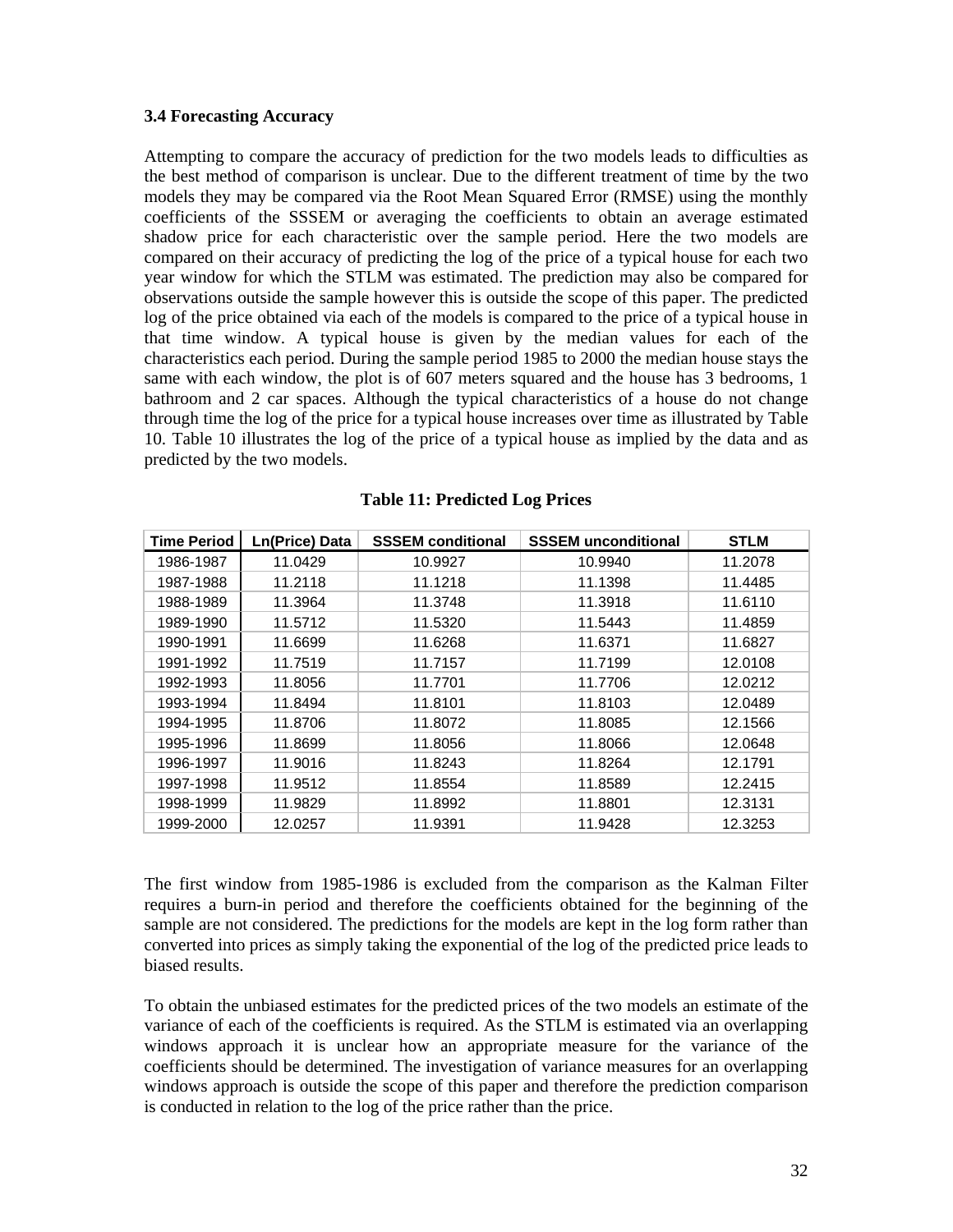The computed RMSE for each case are presented in Table 12. If the coefficients are estimated as the conditional estimates of the Kalman Filter is 0.06349. The RMSE for the SSSEM when the coefficients are estimated via the unconditional estimates of the Kalman Filter is 0.06134. The unconditional specification of the coefficients is expected to give more accurate results as consumers in the real estate market are likely to take the information of the current month into account. The RMSE obtained via the STLM specification is 0.2345. Therefore the STLM provides a less accurate prediction for the log of the price than both of the SSSEM specifications.

|             | <b>SSSEM</b><br>(conditional) | <b>SSSEM</b><br>(unconditional) | <b>STLM</b> |
|-------------|-------------------------------|---------------------------------|-------------|
| <b>RMSE</b> | 0.06349                       | 0.06134                         | ).2345      |

**Table 12. Root Mean Square Comparison** 

### **4. Conclusions**

Increased accuracy and improvements in the reporting and maintenance of data sets containing spatial and temporal domains as well as powerful computers have opened the way for Spatial-Temporal (ST) models and estimation techniques in many disciplines. ST methods have clear advantages over purely spatial or time-series methods as they do not require data to be pooled over either domain and thus do not lead a loss of information through aggregation. ST modeling has recently been introduced to real estate market analysis although it has been popular in other disciplines such us environmental sciences.

The ST real estate models have developed as extensions of existing spatial models in the literature. One of the pioneering models was the Spatial Temporal Linear Model (STLM) proposed by Pace et al**.** (2000) in the *International Journal of Forecasting*. The filtering of spatial and temporal components is handled through a covariance structure with both spatial and temporal weight matrices. The parameters of the model are constant over time and estimated through a generalized least squares estimator.

This compares both analytically and empirically the STLM model to a Spatial Errors Model (SEM) cast in state-space form, denote by SSSEM. In the SSSEM the covariance has a time varying spatial structure and the parameters are time-varying. The SSSEM model can be estimated through classical likelihood methods or Bayesian methods.

The analytical results show how the time and spatial domain are handled by the STLM and SSSEM, and demonstrate that the processes of information assimilation of each of the models leads to the result that the averages of the time varying coefficients' estimates obtained from the application of the Kalman filter to the SSSEM are comparable to the fixed coefficient estimates obtained via the STLM, although the Kalman smoothed estimates are not. We also show that the SSSEM is better suited to handle large data sets than the STLM. An illustration of the results is provided with a real estate sample for the Brisbane metropolitan area. The number of pair-wise comparisons required to construct the spatial neighbours weight matrices in the STLM model makes the estimation of it computationally unfeasible for samples that are